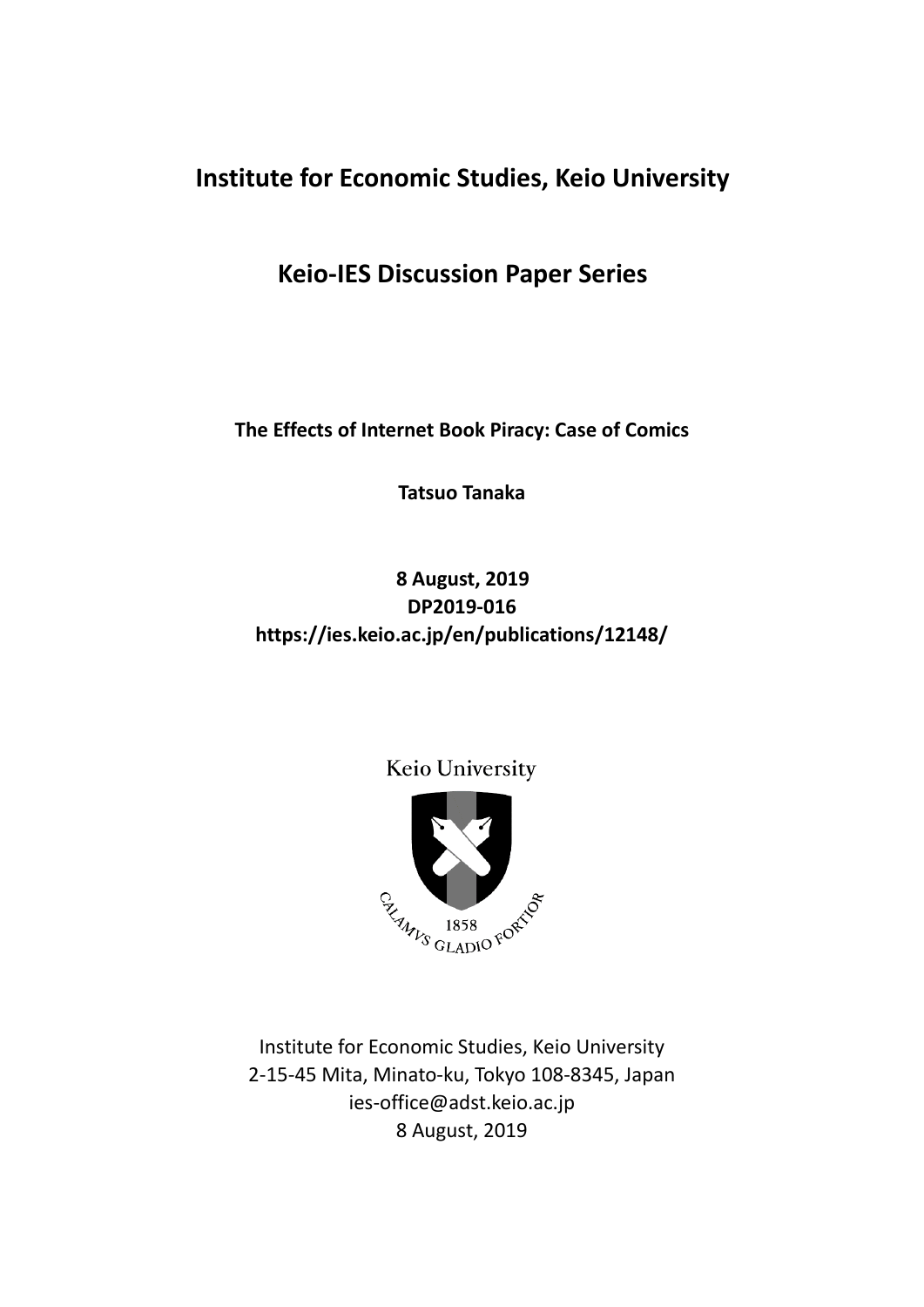The Effects of Internet Book Piracy: Case of Comics Tatsuo Tanaka Keio-IES DP2019-016 8 August, 2019 JEL Classification: D12, L82, M3, O34 Keywords: copyright; comic; piracy; Internet; DID

#### Abstract

In this study, the effects of internet book piracy in the case of the Japanese comic book market were examined using direct measurement of product level piracy ratio and a massive deletion project as a natural experiment. Total effect of the piracy is negative to the legitimate sales, but panel regression and difference-in-difference analysis consistently indicated that the effect of piracy is heterogeneous: piracy decreased the legitimate sales of ongoing comics, whereas increased the legitimate sales of completed comics. The latter result is interpreted as follows: piracy reminds consumers of past comics and stimulates sales in that market.

Tatsuo Tanaka Faculty of Economics, Keio University 2-15-45 Mita, Minato-ku, Tokyo 108-8345, Japan tatsuo@econ.keio.ac.jp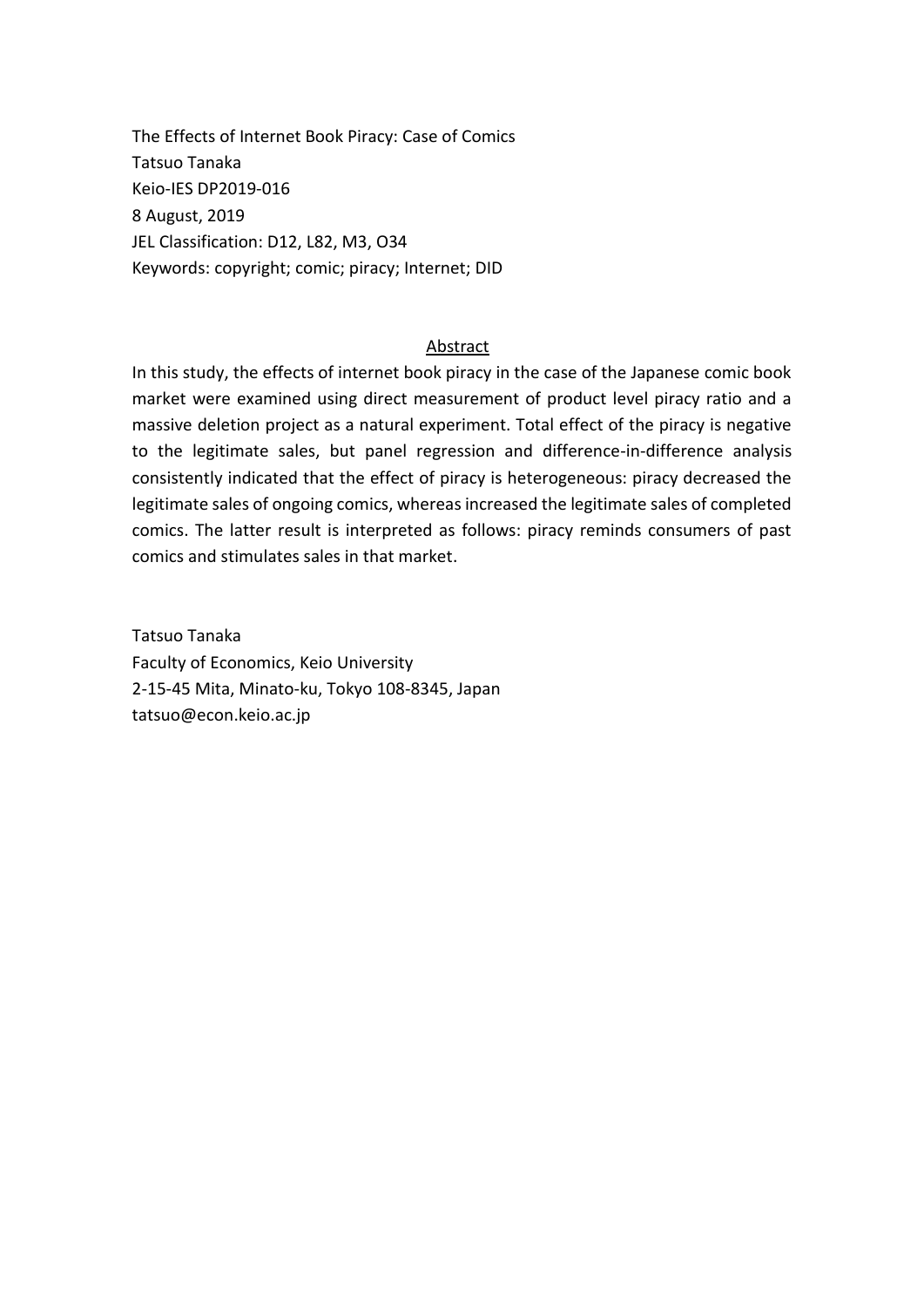### The Effects of Internet Book Piracy: Case of Comics

#### 2019/8/8

Version 3.0 Tatsuo TANAKA Faculty of Economics, Keio University tatsuo@econ.keio.ac.jp

#### Abstract

In this study, the effects of internet book piracy in the case of the Japanese comic book market were examined using direct measurement of product level piracy ratio and a massive deletion project as a natural experiment. Total effect of the piracy is negative to the legitimate sales, but panel regression and difference-in-difference analysis consistently indicated that the effect of piracy is heterogeneous: piracy decreased the legitimate sales of ongoing comics, whereas increased the legitimate sales of completed comics. The latter result is interpreted as follows: piracy reminds consumers of past comics and stimulates sales in that market.

Keywords: copyright; piracy; internet; e-book; comic; Japan JEL: D12,L82,M3,O34

I thank for comments and suggestion from Prof. Christian Waibel, ETH Zurich and other participants at 15th Annual International Industrial Organization Conference in Boston 2017. I am also grateful to my colleagues in Keio University for useful comments and Japanese publishers & lawyer for cooperation in terms of data collection and interview survey. Anonymous referees suggested many useful improvements which made this paper better in quality.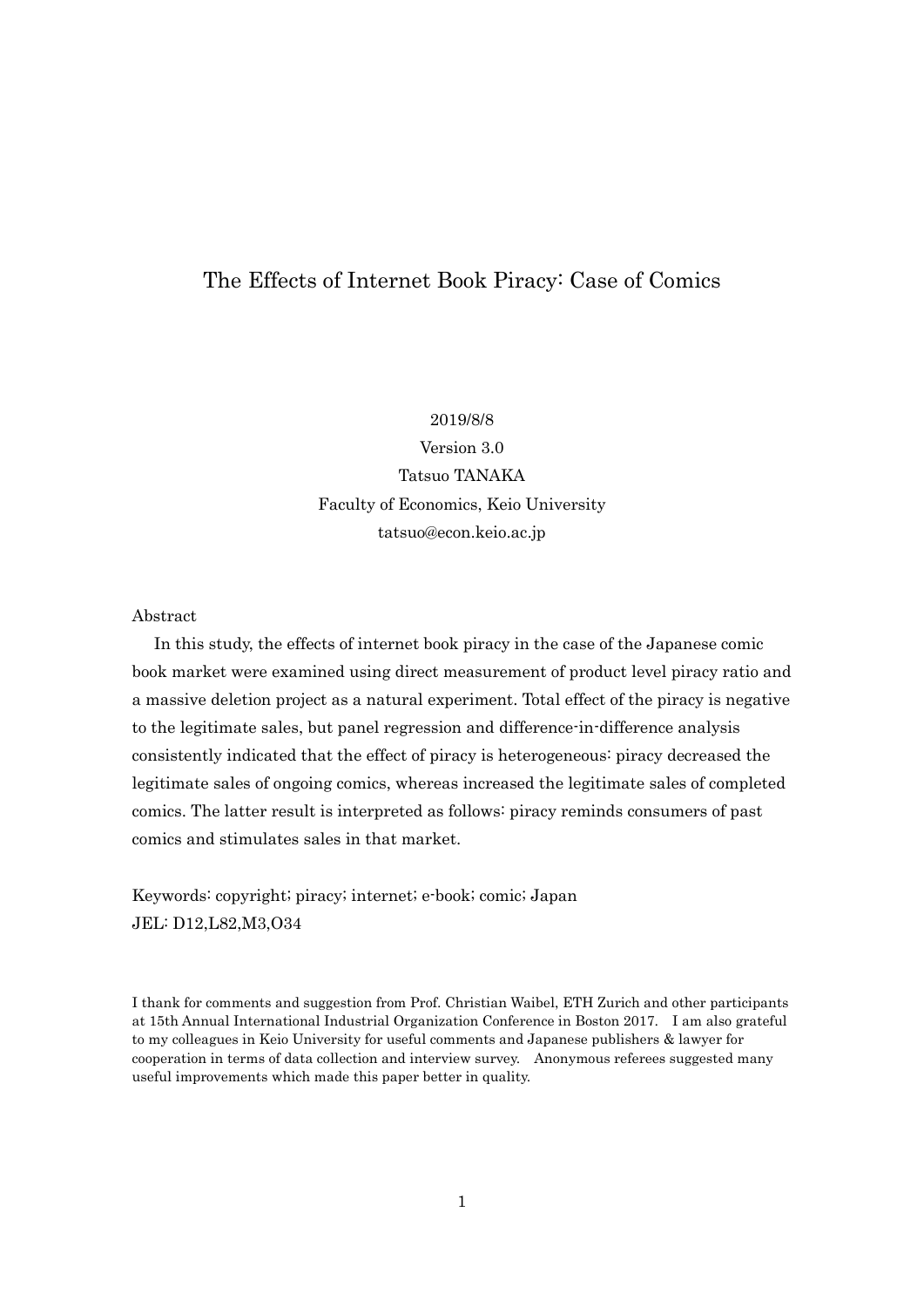#### 1. Introduction

-

Whether piracy reduces legitimate sales has been a hot issue since the internet became the common infrastructure and provided users with new piracy options such as file sharing. Natural intuition tells us that piracy displaces legitimate sales because consumers can enjoy the same product without paying a fee. However, if piracy has some kind of advertisement effect such as sampling, network effect, or marketenlarging through word-of-mouth, and that overrides the displacement effect, legitimate sales may not be decreased (Takeyama, 1994; Peitz & Waelbroeck, 2008). Since copyright theory indicates that both the displacement effect and advertisement effect are possible, the question is left for empirical analysis.

There have been many econometric studies on the impact of piracy in the recent two decades with respect to the music and motion picture industries. Accumulated studies are surveyed in Liebowitz (2006), Oberholzer and Strumpf (2010), and Danaher, Smith and Telang (2013). However, there are very limited econometric studies on piracy in the book industry. One of the reasons that piracy of books has been limited compared with music and movies is because digitization of books lagged behind music and movies. Additionally, e-book readers such as Kindles are specialized devices, not general purpose devices like PCs, making them relatively free from piracy. Piracy can be suppressed on specialized devices more easily due to the limited software working on it. Nevertheless, digitization of books has momentum in this decade to push up the share of e-books to over 40% of publishers' total net revenue in the US and over 10% of sales in Japan in 2014.1 As people get accustomed to reading e-books on various devices, including general purpose devices such as PCs or smartphones, piracy of books will become a serious concern for publishers in the near future.

The intent of this paper is to examine the displacement and/or advertisement effect of piracy in the case of comics in the Japanese book industry. There are three reasons we chose comics in Japan as a research target for book piracy. Firstly, piracy in Japanese comics is already very common compared with other book categories. One can find pirated illegal copies of almost all popular comics on the internet, and, as soon as a new volume is released from publishers, a pirated copy is uploaded onto piracy sites very quickly. Japanese comic publishers belong to an anti-piracy association named CODA (Content Overseas Distribution Association), which insists that loss caused by overseas piracy is estimated to be double of the overseas legal revenue in 2014.

Secondly, CODA carried out a massive deletion project from July of 2015 till March

<sup>1</sup> Source: American Association of Publishers for US and Zenkoku Shuppan Kyoukai for Japan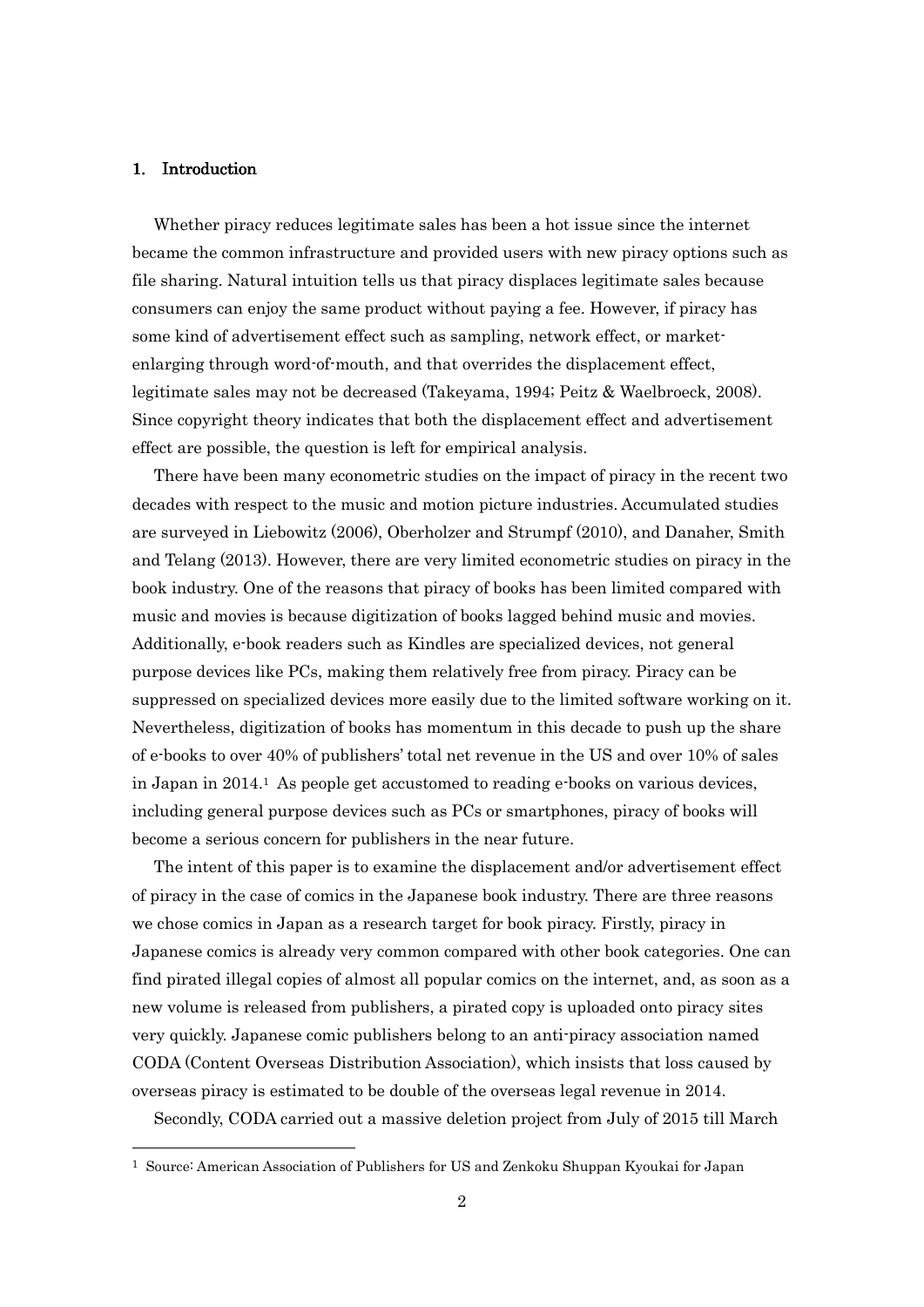of 2016, which provided us with a natural experiment to test the impact of piracy. Publishers chose some of their comic titles as the target of this project, and CODA sent repeated warnings to piracy sites to delete illegal files from July of 2015. This measure resulted in the decrease of illegal files of target comics to a small but significant extent. If we compare the sales of target comics (treatment group) with non-target comics (control group), we can evaluate the effect of this deletion project. In other words, we can apply difference-in-difference method to the comics market piracy case.

Thirdly, Japanese comics consist of multiple volumes, which reduces the endogeneity problem. Since the early volumes of the series were published several years ago, consumers know the style and quality of the comic very well. Thus, we can assume that the popularity of the comics is established and fixed during the research periods. If this assumption holds, fixed effect term of panel regression removes the effect of the change of comics' popularity, which is the source of the endogeneity problem annoying piracy researchers.

We analyzed 3,360 volumes of 484 comic titles for eight months and applied ordinary panel regression and a difference-in-difference model. Both approaches consistently showed that the effects of piracy on legitimate sales are heterogeneous depending on whether the comics are ongoing or completed. Piracy decreases sales of ongoing comics, but it increases sales of completed comics. To put this another way, displacement effect is dominant for ongoing comics, and advertisement effect is dominant for completed comics. Since completed comics series have already ended, and publishers no longer do any promotion for them, consumers almost forget completed comics. We can interpret that piracy *reminds* consumers of past comics and stimulates sales, just like "discovery" of the music title by streaming service (Aguiar and Martens(2016)) or by new album release (Hendrick and Sorensen(2009))

The remainder of the paper is organized as follows. Section II contains a brief summary of the literature of studies on piracy, and, in section III, the Japanese comic industry is described breifly. In sections IV and V, we explain the data collection procedure and the model specifications, respectively. Section VI contains a report of the results of panel regression using direct measurement of piracy, while section VII features the result of difference-in-difference analysis. Section VIII consists of the summary and discussion.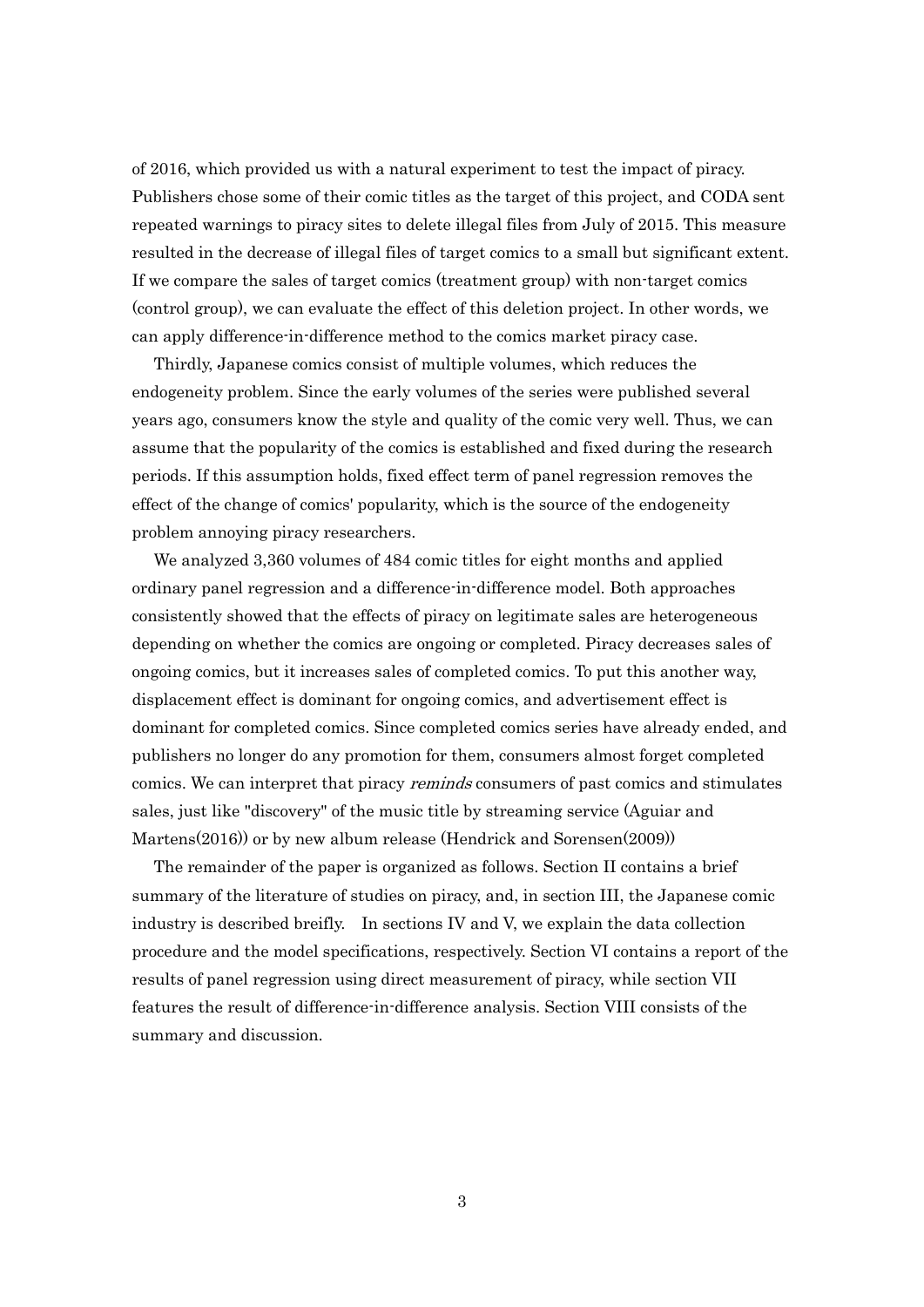#### 2. Literature

-

Early studies on the effects of piracy exploited internet penetration ratio as a proxy of piracy (Liebowitz, 2008; Zentner, 2005). Although this ratio could be measure of piracy at that time, it is not a good measure nowadays because there are many entertainment services on the internet like online music services with fixed fees, YouTube videos, mobile games on smartphone, communication in SNS etc. All these entertainment could crowd out usage of CD and DVD because of consumers' budget and time constraints, thus sales of these old medias may decrease according to the internet penetration even if there is no piracy.

There are two effective approach about the effect of piracy. First approach is to measure each product's piracy ratio directly and look at the correlation between piracy and sales. In this approach, endogeneity is a key issue to be solved because, when the title becomes popular, both sales and piracy simultaneously increase, resulting in a spurious positive correlation between sales and piracy. Another approach is to exploit an exogenous shock as a natural experiment to estimate the causality of piracy. If an exogenous shock, such as legal enforcement, occurs to part of the sample, we can compare the consequences between the sample with the shock (treatment) and the sample without the shock (control).

 The results of these two approaches, unfortunately, seem to be mixed so far. Studies using a product level piracy ratio sometimes showed that piracy didn't reduce legitimate sales. Well known paper of Oberholzer-Gee and Strumpf (2007) exploited file sharing data from a P2P server and found that piracy did not reduce music CD sales, using a German school holiday as an instrument variable, although this paper has been criticized with regard to data handling error.2 Martikainen (2011), Smith and Telang (2009) also measured the piracy ratio directly and reported that piracy did not harm legitimate sales.

 Studies using exogenous shock as a natural experiment, on the other hand, tend to indicate that piracy is harmful to legitimate sales. Danaher, Smith, Telang, and Chen (2014) reported that French anti-piracy law, Hadopi (the so-called three strikes law), increased French iTunes music sales by 22-25%. This was shown via difference-indifference method using music sales of other EU countries as the control variables. Adermon and Liang (2014) reported similar results in the case of Sweden's copyright law enforcement in 2009, and Danaher and Smith (2014) found the revenue of major

<sup>2</sup> This well-known paper caused long controversy. See Liebowitz(2016) and Oberholzer-Gee and Strumpf (2016)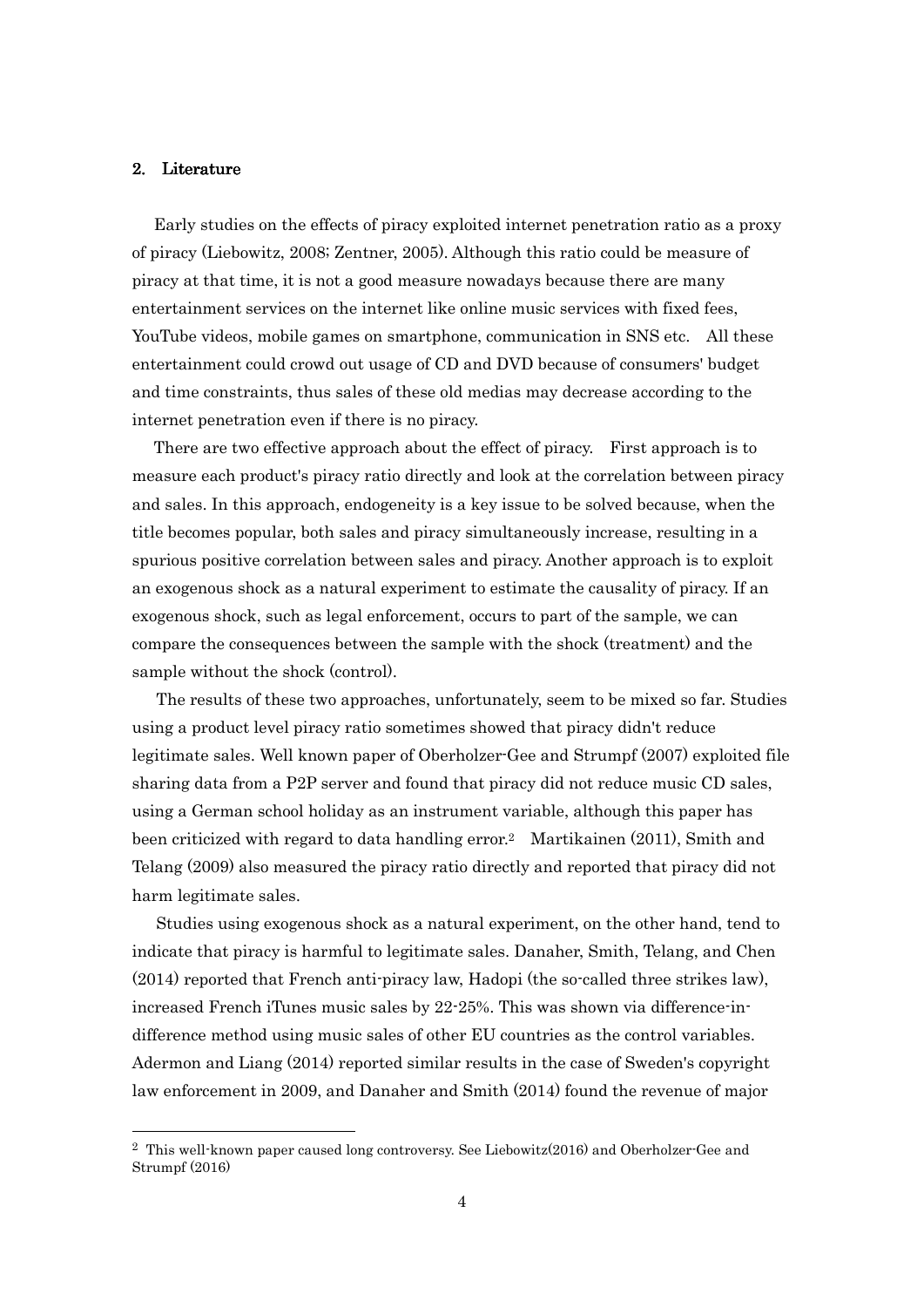movie studios increased after the shutdown of famous cyber locker site, MegaUpload. These natural experiments suggest the displacement effect is dominant against piracy on the internet.

 In the case of the book industry, to our knowledge, there is no study that either directly measures piracy ratio or exploits a natural experiment. One excellent econometric study is a field experiment done by Hardy, Krawczyk, and Tyrowicz (2014). They chose 94 pairs of similar books, from which one was randomly assigned to be the treatment and the other the control. They intensively deleted unauthorized copies of treatment books during one year, leaving control books to be pirated freely. Comparison of the sales of pairs showed that removal of unauthorized copies had no bearing on legitimate sales. Other literature on the effects of book piracy on the internet is anecdotal. For example, Hilton (2011) reported ten weeks free exposure of eight books online resulted in a 26% increase in legal sales. O'Leary (2009) also claimed there was little connection between file sharing and book sales after putting eight books on free distribution. In spite of this anecdotal evidence, in each case the sample size was too small to evaluate statistically

 This study is the first report to examine the effect of internet piracy on the book industry by using a large sample — albeit one that is limited to the specific category of comic books — and applying both a direct measuring approach and a natural experiment approach. We obtained consistent results with these two approaches, which have often shown opposite results in the case of the music and movie industries.

#### 3. Industry Overview

The Japanese comics industry consists of comic books and comic magazines, the total sales of which were 4.046 billion dollars in 2014. Comic magazines consists of short epiosods of 10 to 20 different comic titles and regularly published weekly or monthly, whereas comic book is a collection of approximately a dozen of episodes of a specific title and published quarterly or yearly. Of these two categories, we focus on comic books because their total sales is three times larger than magazines and most pirated files on the internet are copies of comic books, not of magazines.

Comic books' corresponding category in the US is comic and graphic novels. The size of the comic book market of these two countres is shown in Table 1 for comparison. In 2014, the total sale of comic books in Japan was 2.853 billion dollars — almost three times more than US sales of 0.935 billion. When we consider the difference of total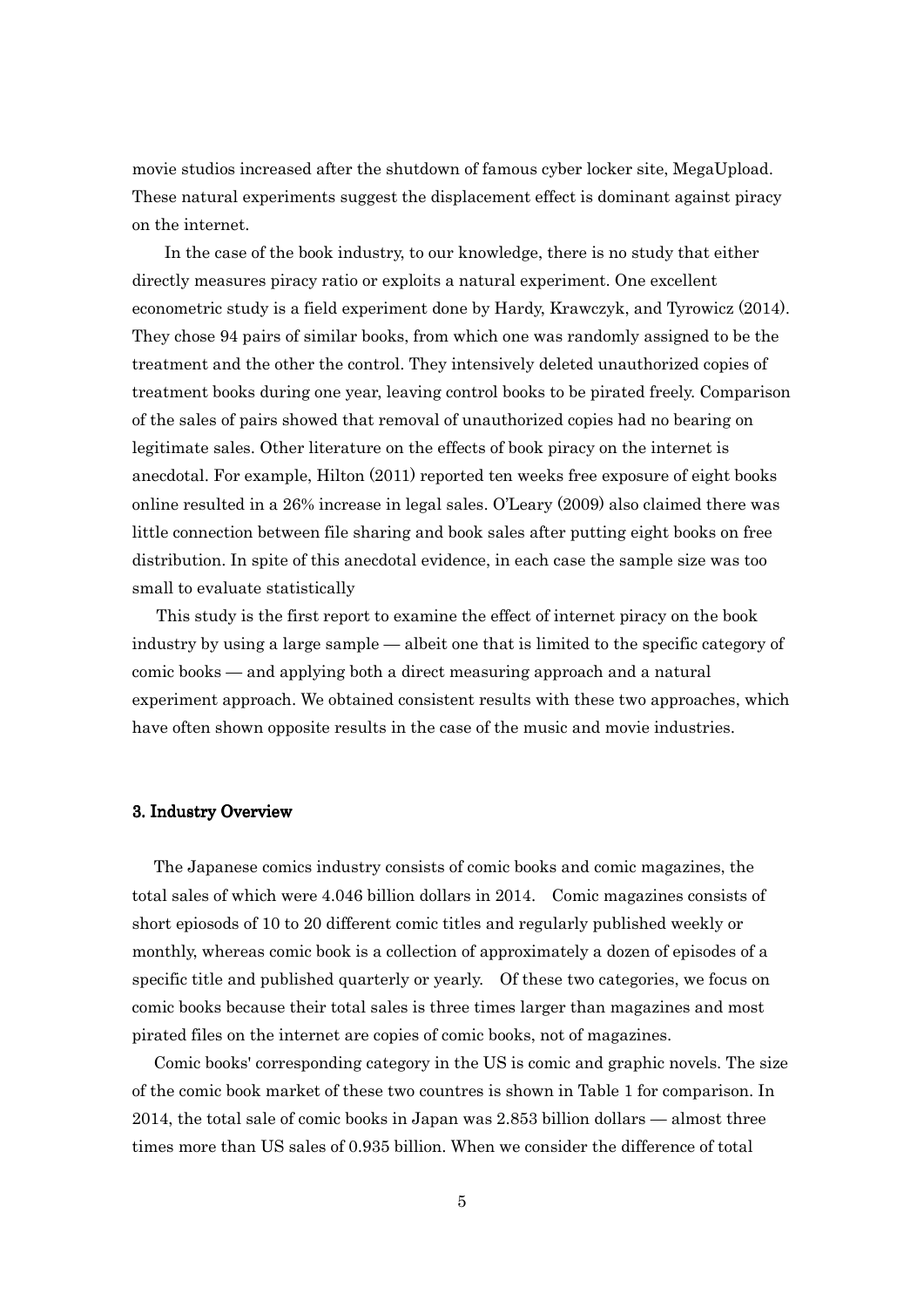book market size between Japan and the US, the difference in comics market size is impressive. If we divide the sales of comics by total book market size, we find that the share of comics in the total book market is 36.1% in Japan, as compared to 2.6% in the US. This means the size of the comics market in Japan is, relatively speaking, over ten times bigger than its counterpart in the US. In Japan, approximately one third of all books are comics. When we divide the sales of comics by total population, we obtain per capita expenditure on comics. This figure amounted to \$2.90/person in the US and \$22.40/person in Japan. The latter number increases to \$31.80/person if we include comic magazines. This implies that the propensity of buying comics is ten times higher in Japan than in the US. Comics (called "manga" in Japan) is a major category in the Japanese book industry.

|       | comic<br>books        | all books   | share of<br>comics | expenditure<br>per capita |
|-------|-----------------------|-------------|--------------------|---------------------------|
|       | (million\$)           | (million\$) | $(\%)$             | $(\$/person)$             |
| Japan | 2.853                 | 7.898       | 36.1%              | 22.4 $(31.8)^*$           |
| US    | 935                   | 35,995      | 2.6%               | 29                        |
|       | (excluding magazines) |             |                    |                           |

| Table 1 Size of comics market in Japan and the US (2014) |  |  |  |  |  |  |  |  |
|----------------------------------------------------------|--|--|--|--|--|--|--|--|
|----------------------------------------------------------|--|--|--|--|--|--|--|--|

\* when magazine is included

source: ICv2.com

 Annual Report and 2014 Global Publishing Statistics, International Publishers Association, monthly report of publications, Zenkoku Shuppan Kyoukai, Japan

The market structure of the comic publishing industry is oligopoly, both in the US and Japan. In the US, two dominant publishers, Marvel Comics and DC Comics, had 100% share in the top 20 ranking and 96% of top 50 ranking in July 2016. There are four major publishers in Japan: Shuei-sha, Kodan-sha, Shougakkan, and KADOKAWA, which held 98% of the top 20 comics ranking in July 2016. (Ranking data is based on ICv2.com for the US and ORICON for Japan).

Figure 1 shows the sale of comics in Japan from 1993 to 2015. Paper comics peaked at 2,365 million dollars in 2005 and have gradually declined to 1,911 million dollars in 2015. Some publishers claimed that this decline was caused at least partly by piracy. However, since sales of electronic comics started to increase from 31 million dollars in 2005 to 1,045 million dollars in 2015, the sales decline of paper comics may be due to just a demand shift from paper to electronics, as is often the case in the digital age. Whether comic piracy harms legal sales or not is still an empirical question.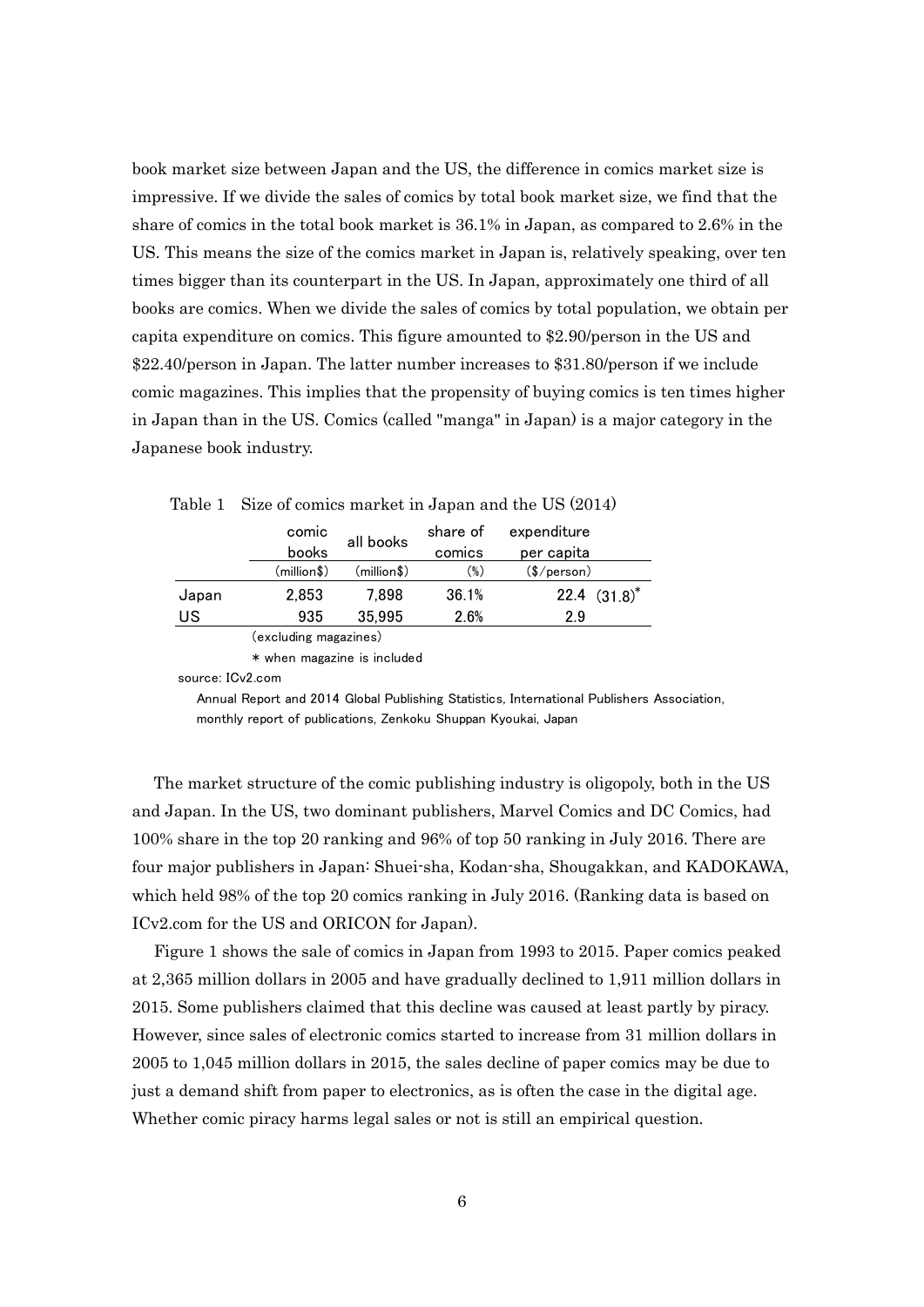



Unlike the case of the music industry, the main mode of comic piracy is not file sharing, but piracy sites, which consist of cyber locker sites and reach sites. Illegal files are uploaded to the server of cyber locker sites, and reach sites provide users with a search service to find links to the files. Users search for a comic name on the reach site and obtain the link to the file on the cyber locker site. Then, they download the pirated comics from the cyber locker sites. Cyber locker and reach sites are managed by different firms.

The main reason for this division of labor is to avoid legal prosecution. It is illegal to keep pirated files on a server when administrator of the server know that they are pirated files. To put it another way, if administrator who run the cyber locker site are unaware that the file is pirated, they do not face legal punishment. When a copyright holder requests the cyber locker site to delete the file, the site administrator must do so because, at that time, he has learned that it is an illegal file (so-called "notice-andtakedown" policy). Reach sites have no legal obligation because they list only URL links. If the two sites were integrated, it would be clear that the administrator of the integrated site keeps the file on the server with the knowledge that it is illegal, because the site provides a comic search service. Thus, the integrated site would be shut down

Source:monthly report of publications, Zenkoku Shuppan Kyoukai, Japan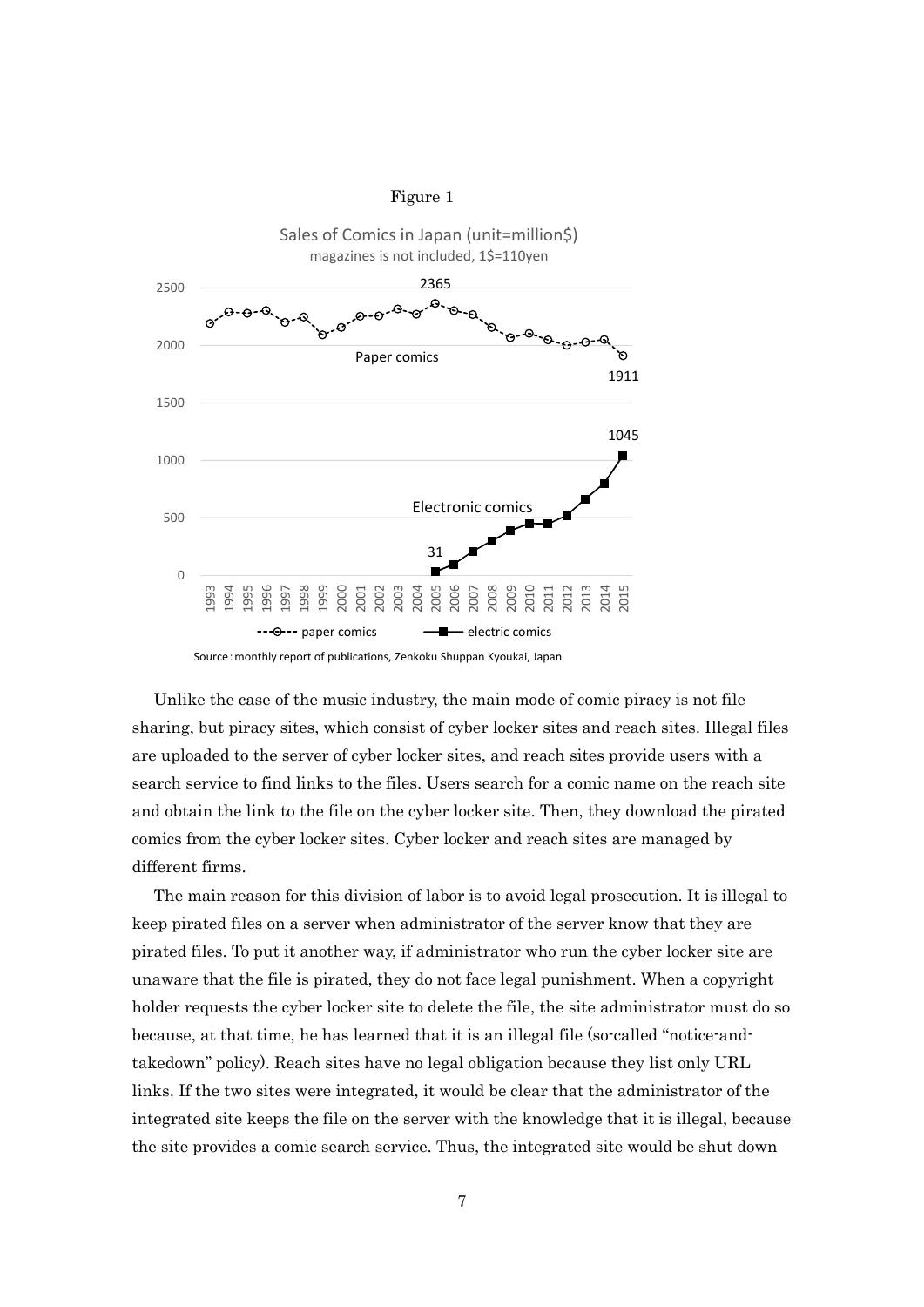by legal authority.

#### 4. Data

In July of 2015, the Content Overseas Distribution Association in Japan (CODA) started the Manga Anime Guardian Project, which requested cyber locker sites to delete the pirated comics files. This was a large project joined by most comic publishers (22 publishers) in Japan. Four major publishers are Shuei-sha, Kodan-sha, Shougakkan, and KADOKAWA, whose total share in the top 30 comic sales in annual ranking during 2010-2014 was almost 95%.

Deleting pirated files is a cat-and-mouse game since deleted files are soon restored. However, this project still had some effect because it covered many publishers and sent requests repeatedly. The actual requesting operation was carried out by a firm hired by CODA, which crawled webs to find pirated files and sent warning messages continuously until the files were deleted. Reportedly, over 90% of piracy files were deleted by these requests, though new files were soon restored with new URLs. In section VII, we show via difference-in-difference method that this project had a small but significant effect on piracy level.

As mentioned in the previous section, there are two types of piracy sites: reach sites and cyber locker sites. Cyber locker sites were the target of this deletion project. For the purpose of our research, however, reach sites were more important than cyber locker sites because, from the view of users, reach sites are the places for they find pirated comics.For example, let us assume that one cyber locker site is shut down, but all reach sites keep active links to pirated files. This assumption is reasonable because reach sites usually list links to multiple locker sites, and/or they can add a new link to another cyber locker site anytime. If the reach sites maintain active links, there is no change to users because they can access pirated files as before. However, if one reach site is shut down, it causes an inconvenience to the users of the site because they have to find another reach site to access pirated comics. Therefore, we focused on the activities of reach sites in our research.

Unfortunately, the number of downloads of each comic title is not open to the public. Thus, we had to use a proxy of the degree of piracy for each comic. For this purpose, we used the number of reach sites that had active links. For example, when there were ten reach sites with active links for comic A and five reach sites for comic B, we assumed that comic A was more pirated than comic B because more users were able to find the link to the pirated files of comic A than comic B. Hardy, Krawczyk, and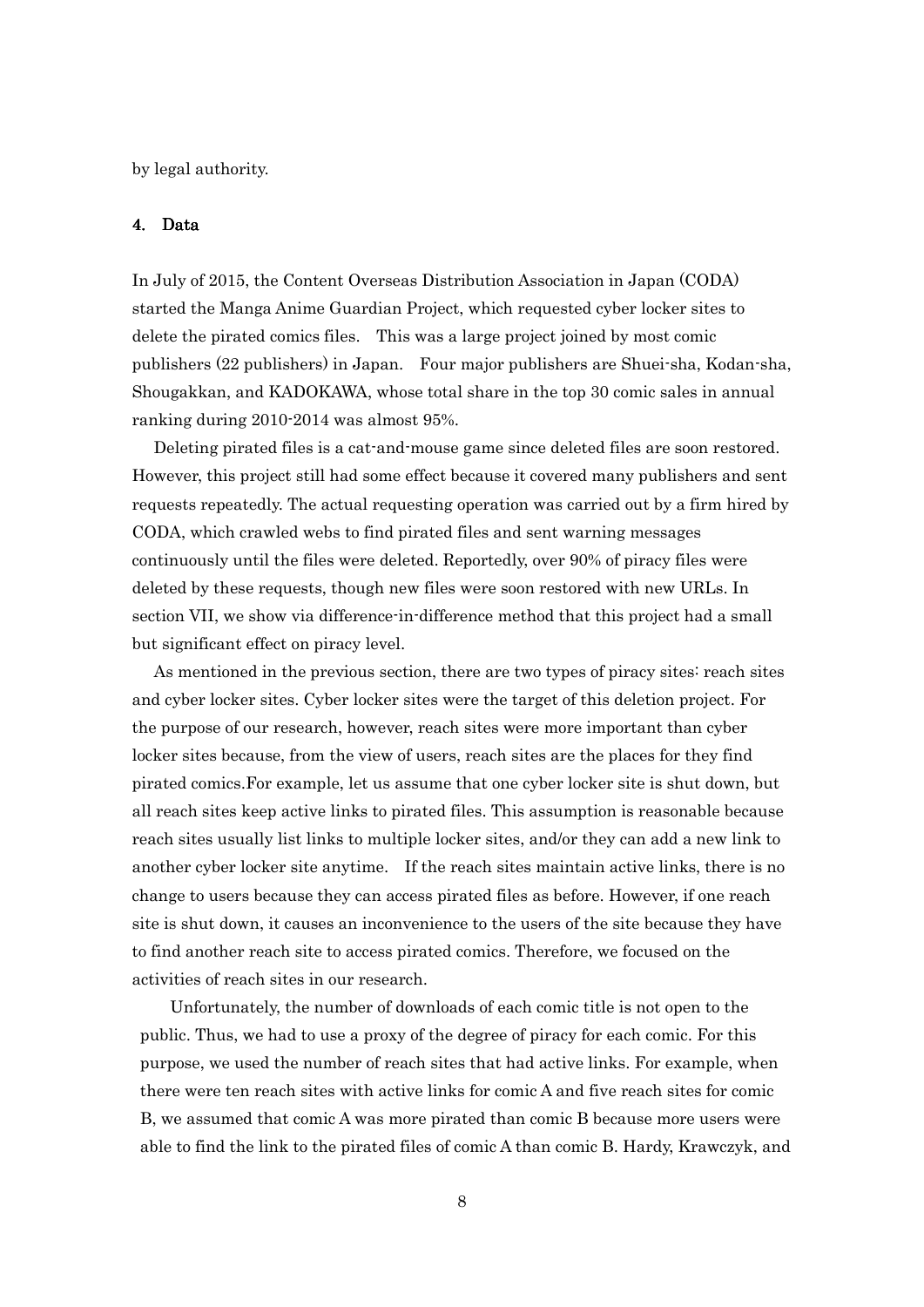Tyrowicz (2014) also used number of available piracy files on the internet as a proxy of the degree of piracy.

There are many reach sites on the internet. Based on hearing survey to publishers and piracy users, we made a list of 25 reach sites. Of these reach sites, we chose 16 major Japanese active reach sites to be researched. "Active" means that the links have been updated recently. "Japanese" means that the pirated comic files have not been translated to non-Japanese language. Since the Manga Anime Guardian Project targeted Japanese sites only, we also limited our research scope to the Japanese site. These 16 Japanese sites are "major" sites in the sense that the pirated files are wellmanaged by the administrators and the sites keep complete volumes of many comics, whereas in other minor sites piracy files are not managed by administrators and often lack complete volumes.3 The largest reach site of our 16 sites covers 81% of all targeted comics, and the smallest site covers 21%. Since coverage of other minor sites is probably below 20%, we suppose 16 reach sites cover most piracy users.

Almost all comics series consist of multiple volumes. Of these volumes, we chose the first, middle, and most recent two volumes as samples. If the comic consists of ten volumes, for example, we count pirate links of volume 1, 5, 9, and 10, respectively. The reason for this choice is that readers of these volumes have different characteristics. The readers who buy recent volumes are more likely fans of the comic and have purchased previous volumes already, whereas the ones who buy the first or middle volume have noticed the comic recently and started reading. This heterogeneity may influence the effects of piracy. In order to take this heterogeneity into consideration, we count the number of reach sites where the first, middle, and most recent two volumes were linked.

Both sales and number of reach sites are monthly data. Sales data starts in March of 2015 and ends in February of 2016. Counting the number of reach sites began in June of 2015, a month before the massive deletion project started, and ended in January of 2016. We checked the reach site basically the last week of the month. Since there isn't systematic regularity about the timing when the new volumes come out at the reach site, checking the reach sites at the last week of the month will approximately measure the change of links on the reach site.

To make the data structure clear, we show the hypothetical case of a comic in Table 2. This comic is assumed to consist of ten volumes, volumes 9 and 10 of which were

-

<sup>3</sup> Actually 4 of remaning 9 (=25-16) reach sites were almost empy and 3 of them had not updated at least for a year. Last two sites consisted of links uploaded occasionally by users not regularly by admistrators, thus there were many lacking volumes for almost all titles.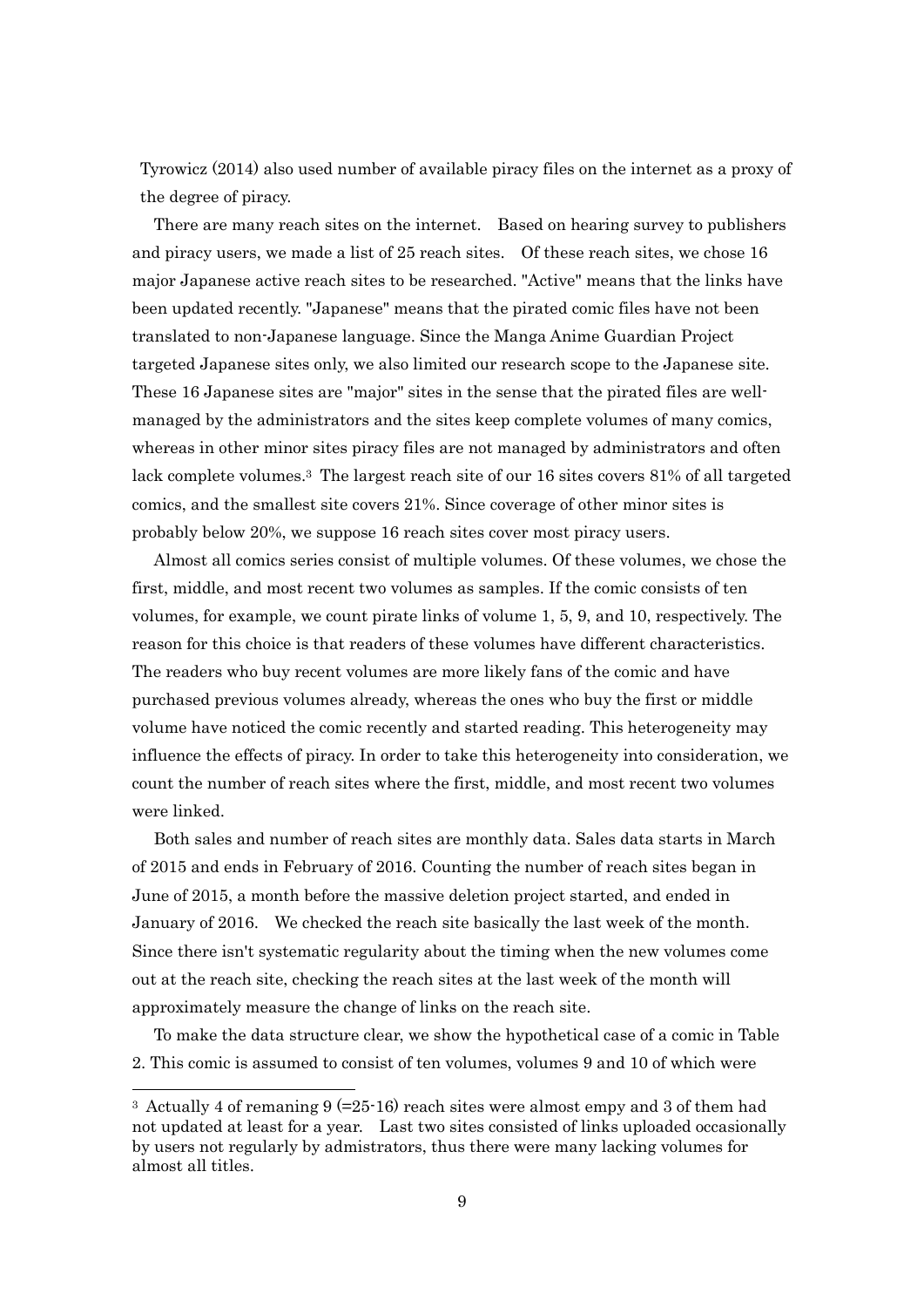published in August and December of 2015, respectively. Volumes 1 and 5 were published several years ago. Distribution of sales of newly published volumes 9 and 10 was skewed because sales were highly concentrated to the initial few months as is often the case of entertainmet goods such as music CD and movie DVD. The number of reach sites that had active links to volume 1 and 5 slightly decreased from six sites in June to approximately five sites after July, thanks to the massive deletion project. The decrease in the number of reach sites was small because of the cat-and-mouse game structure of deletion. Regarding volume 9, links to pirated files do not appear on the reach site in the published month of August, but they appear on five sites a month later. As for volume 10, three reach sites began listing links in the publishing month. This paper's research question is whether the number of reach sites reduced comic sales and whether the massive deletion project increased sales.

|  | Table 2 Data Structure (example) |  |  |
|--|----------------------------------|--|--|
|--|----------------------------------|--|--|

|        | year                                        |     |     |     |     |     | 2015 |      |     |     |      | 2016 |                |
|--------|---------------------------------------------|-----|-----|-----|-----|-----|------|------|-----|-----|------|------|----------------|
|        | month                                       | 3   |     | 5   | 6   |     | 8    | 9    | 10  |     | 12   |      | $\overline{2}$ |
|        | vol1                                        | 100 | 100 | 100 | 100 | 100 | 400  | 200  | 100 | 100 | 500  | 200  | 100            |
|        | vol <sub>5</sub>                            | 100 | 100 | 100 | 100 | 100 | 300  | 200  | 100 | 100 | 300  | 100  | 100            |
| sale   | vol9                                        |     |     |     |     |     | 4000 | 1000 | 800 | 500 | 400  | 400  | 400            |
|        | vol10                                       |     |     |     |     |     |      |      |     |     | 5000 | 1500 | 1000           |
| number | vol1                                        |     |     |     | 6   | 5   | 5    | 4    | 5   | 5   | 6    | 5    |                |
| of     | vol <sub>5</sub>                            |     |     |     | 6   | 5   | 5    | 4    | 5   | 6   | 6    | 5    |                |
| reach  | vol9                                        |     |     |     |     |     | 0    | 5    | 5   | 6   | 6    | 5    |                |
| sites  | vol10                                       |     |     |     |     |     |      |      |     |     | 3    | 5    |                |
|        | $\hat{\restriction}$ deletion start in July |     |     |     |     |     |      |      |     |     |      |      |                |

 <sup>↑</sup>counting start in June

Covered in this research are comics published by four major publishers (Shuei-sha, Kodan-sha, Shogakkan, and KADOKAWA). These four publishers listed 322 comic titles as the targets of the massive deletion project. As control data for difference-indifference regression, we added another 162 comic titles published by these four publishers that were not the target of the massive deletion project. Therefore, the total number of comics we counted on the reach sites was 484 (=322+162). Almost 70% of comics are digitized; therefore, sales data of the electronic versions was also available. We treated sales of the paper version and electronic version separately because electronic books and paper books are not interchangeable (Hu & Smith, 2013). Adding the paper versions and electronic versions together, the total sales data to be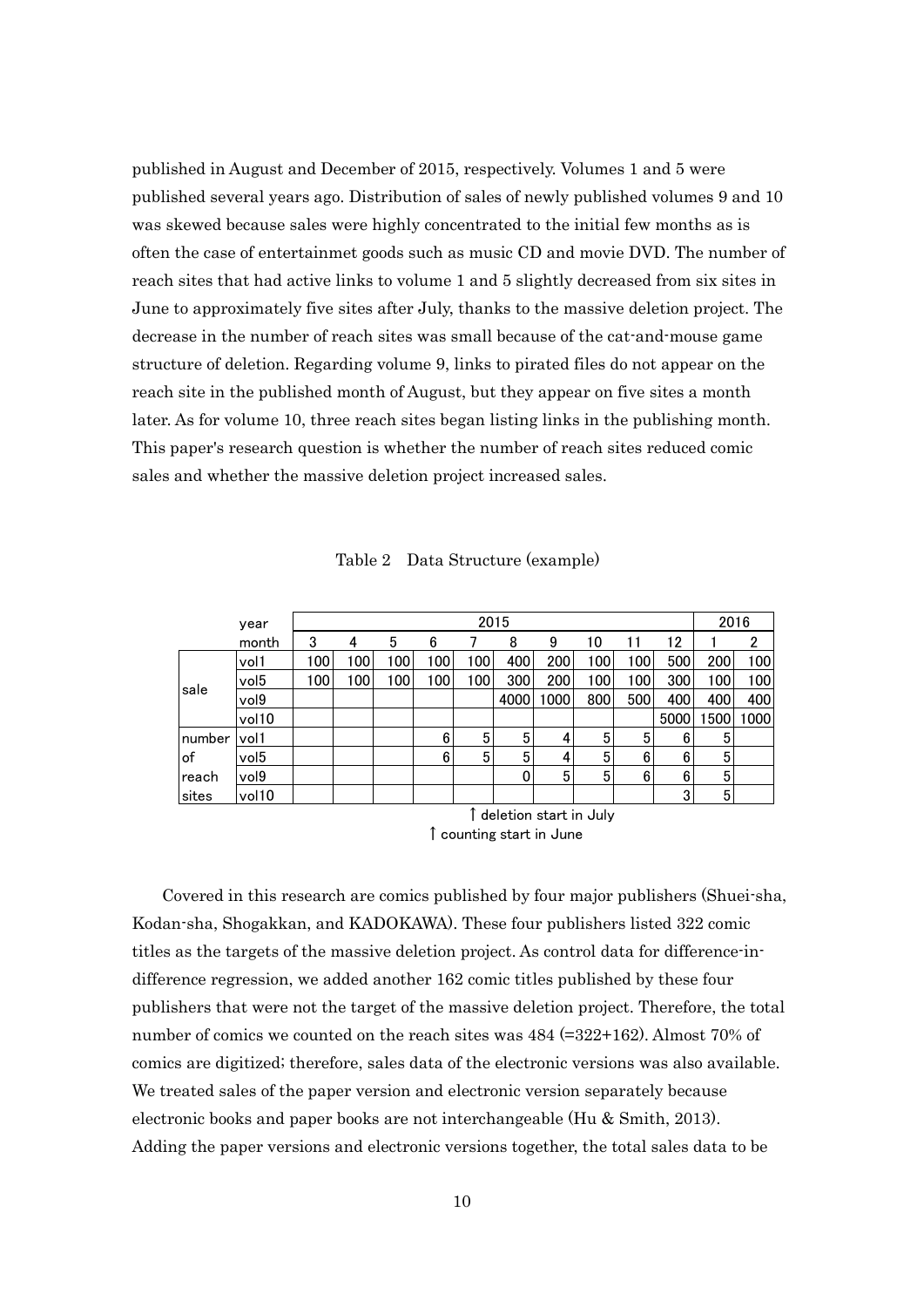analyzed increased to 840, 551 of which belonged to the treatment group and 289 of which belonged to the control group. Since we chose four volumes from each comic, the total number of volumes was 840\*4=3360, which is the maximum number of groups of the panel regression. With approximately ten months of data for each volume, as shown in Table 1, the total data size was over 30,000.

Of our 840 comics, 601 were ongoing comics in the research periods, meaning that they ended in 2015 or continued into 2016. The remaining 239 were completed comics that ended until 2014. These categories, ongoing and completed, are important in this paper.

Counting the number of reach sites was done manually rather than via web scraping software because URL expression of links on reach sites changed over time and sometimes became inactive. As a result of the massive deletion project, piracy files on the cyber locker sites were frequently deleted and soon restored. Therefore, the URL links on the reach sites often became inactive or expressed differently. To obtain accurate information, we visited every reach site monthly and checked to see if the links were active or not by clicking the URLs and exiting just before the download process began. In other words, we checked manually 16 reach sites every month with regards to 3,360 volumes.

Book sales data is not shipping-based but actual sales base which was offered by the four publishers for the purpose of academic analysis.

#### 5. Model Specifications

 We used two models to examine the effect of piracy on legal sales. The first was ordinary panel regression, which correlated comic sales to the number of reach sites controlling the comics' popularity as fixed effect.

$$
log(Yit) = ai + b*log(Siteit+1) + c*Zit + eit
$$
 (1)

 $Y_{it}$  represents the sales of comics i in month t, whose unit is number of books. Site<sub>it</sub> is the number of reach sites that have active links to comic i in month t. Log transformation was applied assuming nonlinear effect of reach site on the sales.  $Z_{it}$  is a vector of other exogenous variables that affect the sales of comics, such as media mix, TV promotion, animation etc. The error term  $e_{it}$  is an idiosyncratic random variable. The coefficient b represents the effect of piracy — either displacement effect  $(b<0)$  or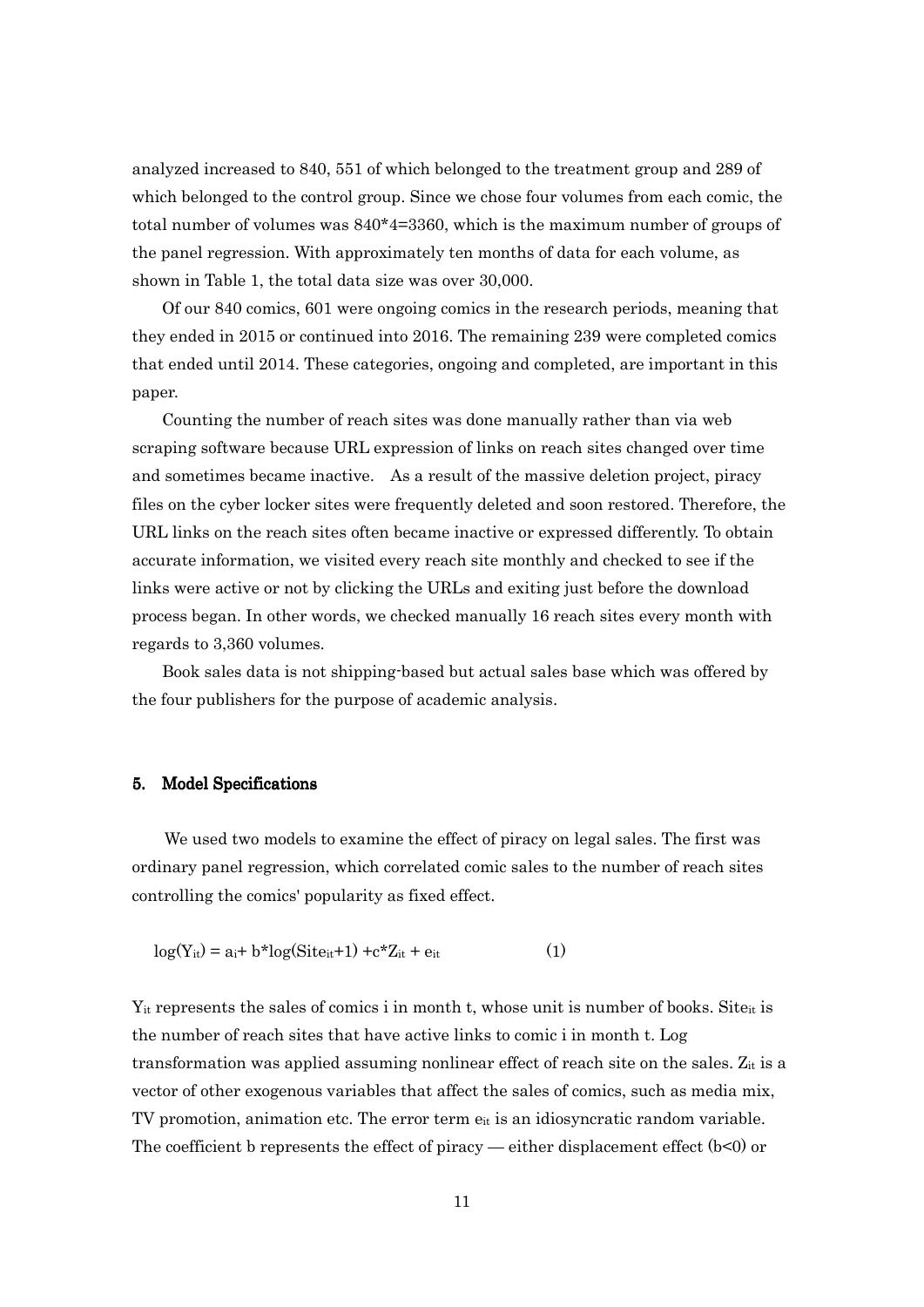advertisement effect (b>=0).

 The popularity of individual comics, which is a source of endogeneity, was assumed to be controlled by fixed effect ai. This assumption is valid if popularity was constant within the research periods. The assumption that popularity did not change during the research periods is surely unrealistic and misleading in case of the music industry studies. However, unlike the music industry, there were two reasons to adopt this assumption in our research. First, in the case of comics, the quality of product was already known to consumers because all comics consisted of multiple volumes, and the early volumes were published several years ago.

In the case of the music industry, the quality of CD albums is not known to consumers at the time when the albums are just released. Since the quality of CD albums changes from album to album even if the artist is the same, consumers gather information about the quality of the album through reviews in music magazines, comments on music web sites, word-of-mouth from friends, trial listening etc. If consumers find the quality of the album to be excellent, they begin to purchase CDs or download its pirated files. Thus, in the music industry studies, CD sales and downloading piracy naturally increased simultaneously in the research periods, which inevitably caused an endogeneity problem. That is the reason why most studies on music CD piracy have exploited instrumental variables.

 However, in the comic case, early volumes were published several years ago. The median starting year in our data is 2009. Thus, half of the comics in our study started over six years ago. Seventy five percent of comics started before 2012, and 95% started at least one year prior to the research period. What this means is that information about the comics such as characters, storyline, and reviews are already open to public. Consumers can make their subjective evaluations of the comic before publication of new volumes. In other words, consumers know the quality of the comic already because each volume is a part of the same content that started years before. Hence, it is a reasonable assumption that the popularity of the comics is established and constant during the research periods. The main factors varying the sales with time in the research periods are time trends and promotions like TV animation or electronic promotion, which are represented by controlled variable Z.

 As examples of this claim I will show three cases of well-known musician, novel writer, and popular comic title. Figure  $2(a)$  is sales of album records of Beatles, one of the most famous music group in the postwar era, and Figure 2(b) is sales of books of novel writer Haruki Murakami, candidate of Novel prize, showing clearly the sales change from album to album and book to book. Figure  $2(c)$  is the sales of comic title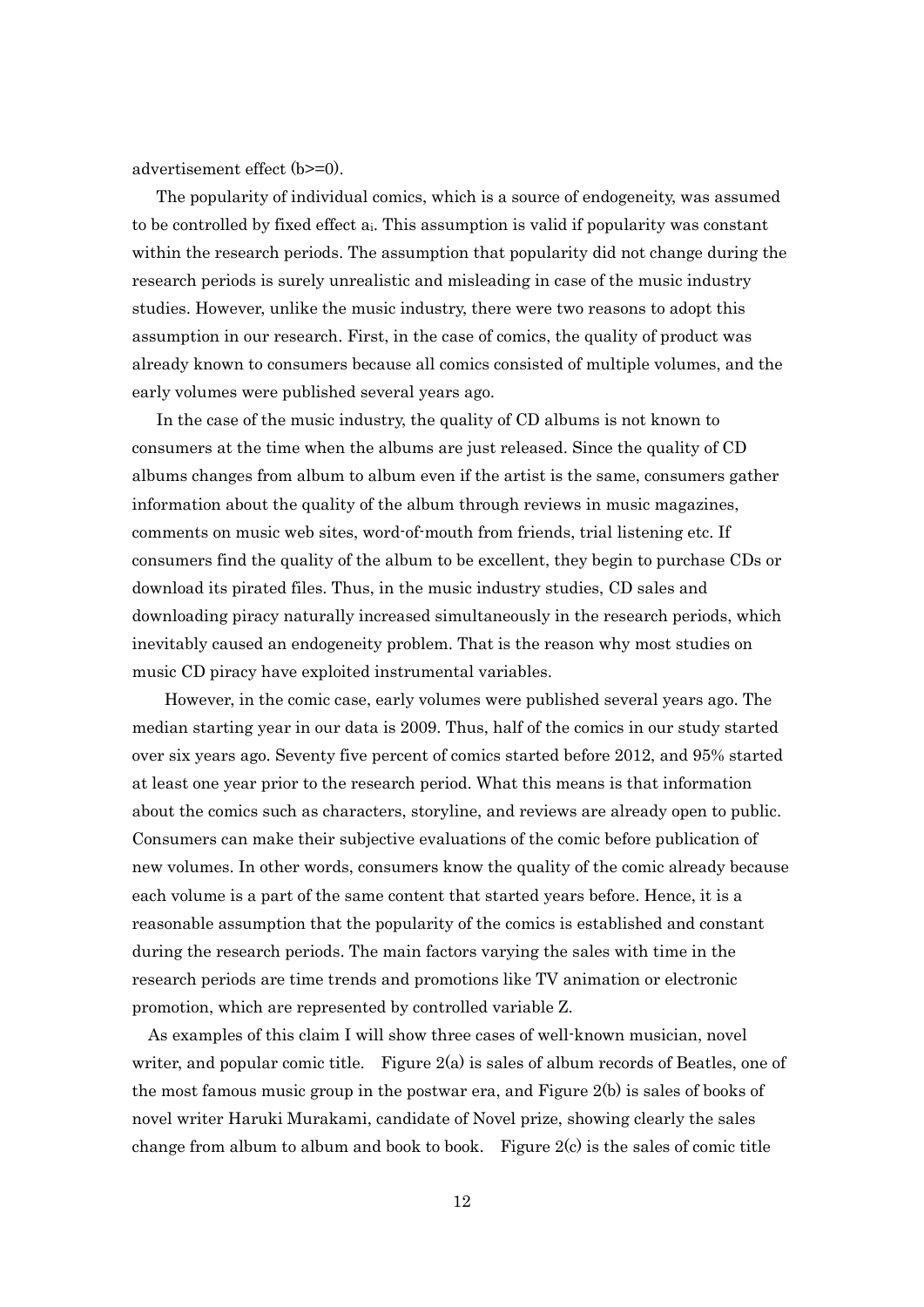ONE PIECE from volume number 61 to 80, indicating that the sales is very stable. The coefficient of variation (=standard deviance/mean) is 0.353 and 0.831 for records and novels, whereas it is 0.03 for the comic. Theses graphs indicate that it is plausible assumption that the popularity of comic title is established during research periods and can be represented by fixed effect of panel regression.



Estimated based on Publine,TripleWin and miscellaneous news



(c)

The second reason that we assumed fixed effect could control endogeneity is that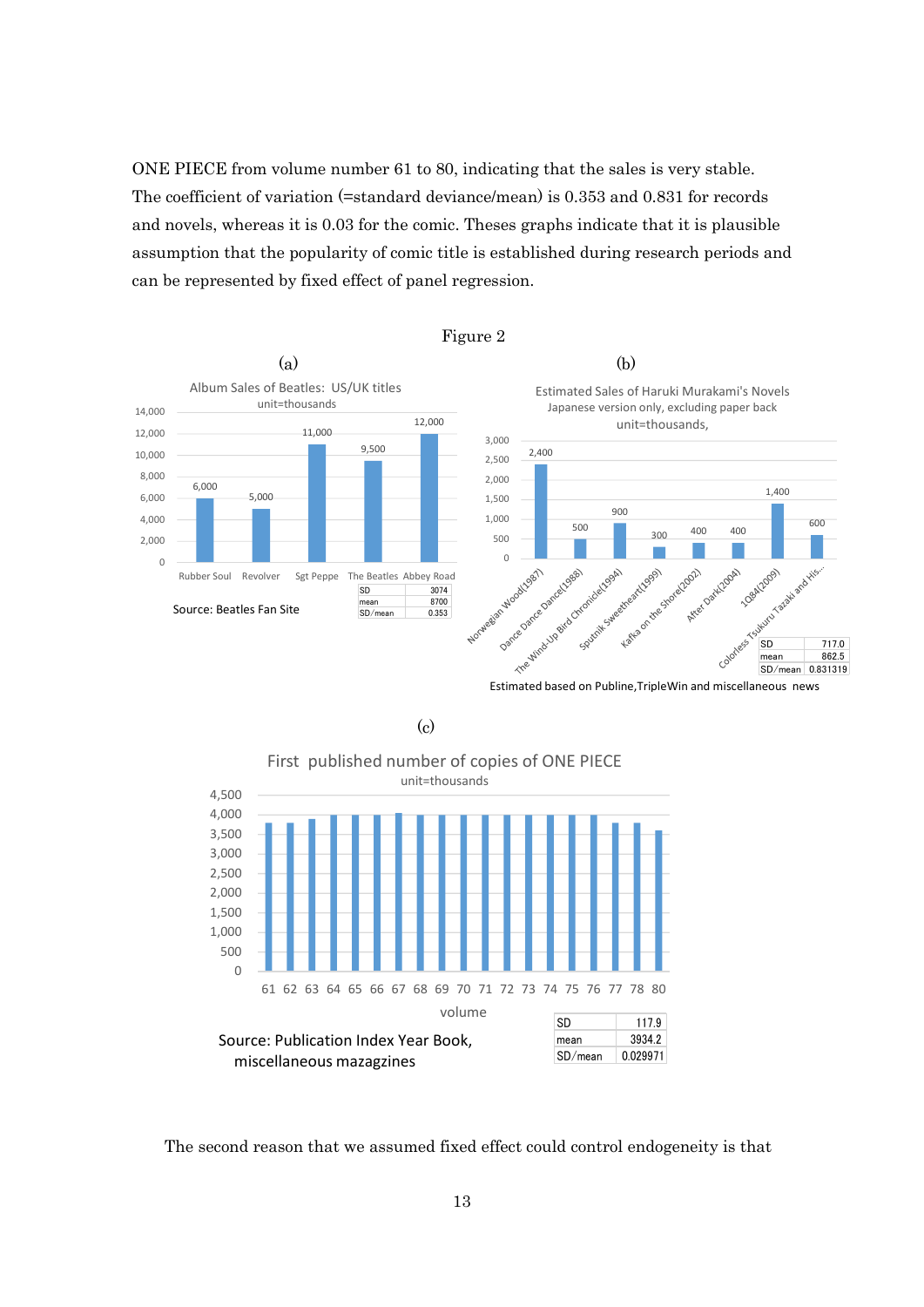the explanatory variable, the number of reach sites, is determined by site administrators and not by consumers. In most research of music piracy, explanatory varible is number of downloads, and both the number of downloads and CD sales are determined by the same consumer; thus, correlation between them is almost certain and exactly simultaneous. In our research, the explanatory variable was not the number of downloads but the number of sites with active links to the comic, and whether reach sites list links to the comic or not is determined by site administrators who do not have information about the changing popularity of the comic among consumers.

How can administrators simultaneously learn about a change in the popularity of comics among readers? Although product price is a signal of demand change in the ordinary market transaction, there is no price of piracy. The price of paper books cannot be a signal because the retail book price is fixed by publishers in Japan, owing to a resale price maintenance regulation. Comic ranking in ORICON is useless because it shows only the top 50 sales weekly; hence, sales of the remaining titles, which make up over 90% of the total, are unknown. If the reach site already had the link to the comic, the administrator could learn the change in popularity by looking at the consumer click count of the link. However, since we are discussing whether the administrator lists the link on the site or not, the site does not have the link yet. There is no systematic way for administrators to simultaneously know the change in popularity of comics they have not listed yet. Therefore, there will be considerable lag for administrators to learn the change in popularity and add new links to their reach sites, which make simultaneous correlations between changes in popularity and the number of reach sites very low or almost zero. If popularity change does not correlate with explanatory variables, we can include it in the error term  $e_{it}$  without endogeneity bias.

 Considering these two reasons, it is not an unrealistic assumption that fixed effect ai can control the difference of the popularity of comics. Therefore, as the first approach, we adopted the ordinary panel regression, assuming that fixed effect  $a_i$ controlled the popularity of the comics.

 Although the assumption of constant popularity might be probable, it is not certain. Changes in ongoing comics such as a shift in storyline or the death of a popular character can affect sales even within a research period. Also, exogenous shocks other than Z (tv animation or promotion) may impact popularity. For example, if a big sports event like the summer Olympics is held in the research periods, sports comics may be sold more during the event periods, and administrators may notice this change and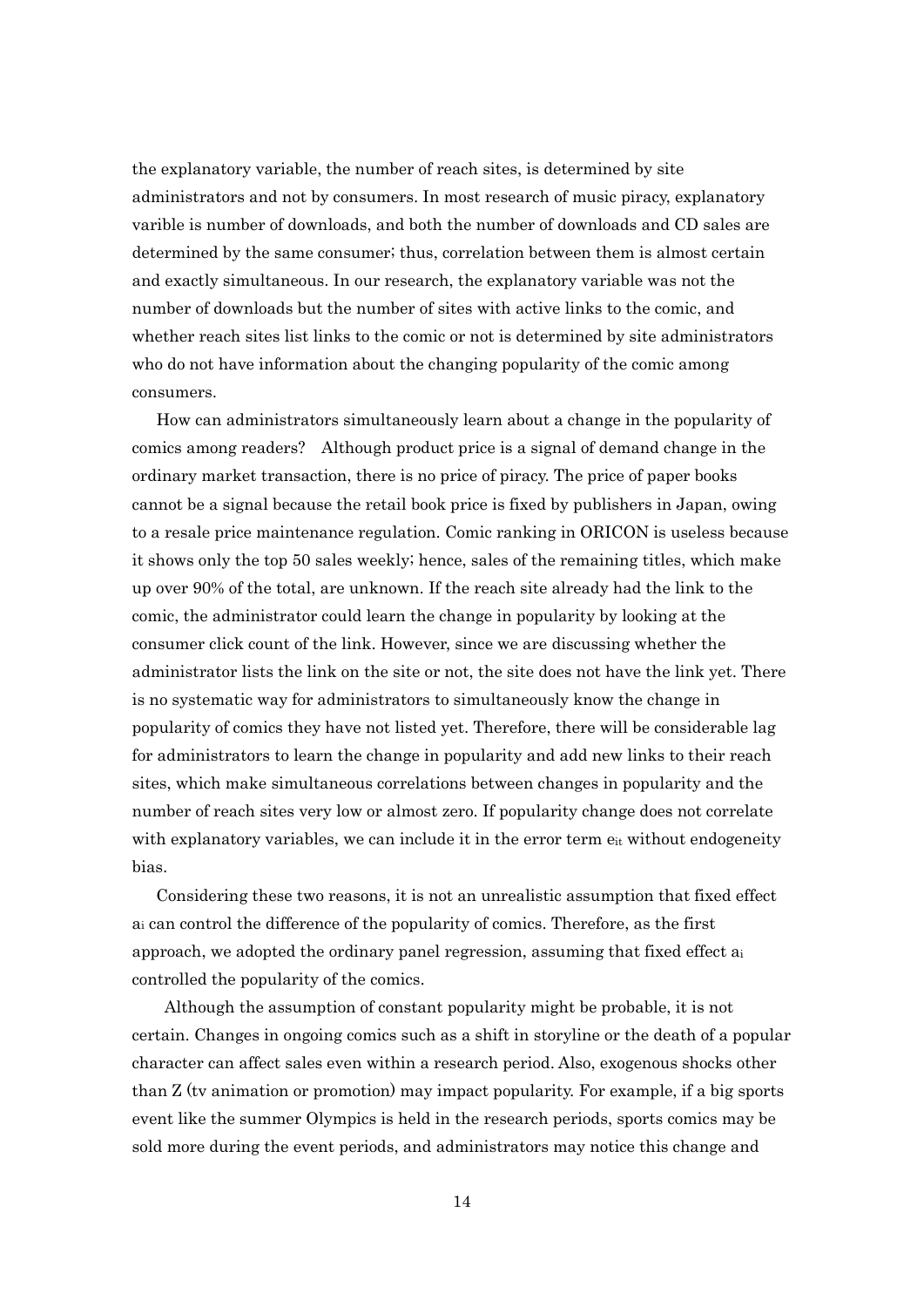quickly added new related links to their sites. Thus, popularity can change during a research period to some extent, which causes an endogeneity problem.

To cope with this problem, as a second approach, we applied standard differencein-difference regression using the massive deletion project that started in July 2015 as a natural experiment.

$$
Log(Y_{it}) = a_i + b_0 * DafterJuly_t + b * Deletion_i * DafterJuly_t + c * Z_{it} + e_{it}
$$
 (2)

DafterJulyt is a dummy variable equal to one if t is after July 2015, and Deletion iis a dummy variable equal to one if comic i is a target of the massive deletion project. If coefficient b is positive, we can say that the massive deletion project increased the sales of comics because targeted comics were sold more than non-targeted comics after the deletion project, which suggests that piracy decreased legal sales. This regression can control the endogeneity problem because it does not use number of reach sites as an explanatory variable.

To apply this approach, two key variables, Dafter-Julyt and Deletion, had to be randomly chosen. We can suppose that DafterJuly was randomly chosen because July was selected based on technical reason of this project, and most consumers and site administrators were unfamiliar with this project before it started. However, Deletion<sup>i</sup> was not randomly chosen because the target comics of this project was chosen by publishers. It is likely that publishers chose popular comics or comics that they wanted to promote for some reasons. In order to address this bias, we had to choose control comics with similar characteristics to the target comics. We examine this similarity later.

As other exogenous variables  $Z_{it}$ , we adopted the following six variables and monthly dummies.

- timet: Since all entertainment goods gradually loses popularity after the initial boost, sales of comics also tend to decrease slowly with time. The variable *time*, therefore, is a linear trend variable starting from one to twelve during the research periods in order to remove this general tendency. This is a common linear trend applied to all comics including old volumes which were published years ago.
- $log(trend_{it})$ : Sales distribution of newly published volumes is quite different from old volumes because sales in the first month are typically extremely high and then decrease very rapidly which is often the case with entertainment goods like CD, DVD movies, and video games. To represent this skewed distribution, we adopted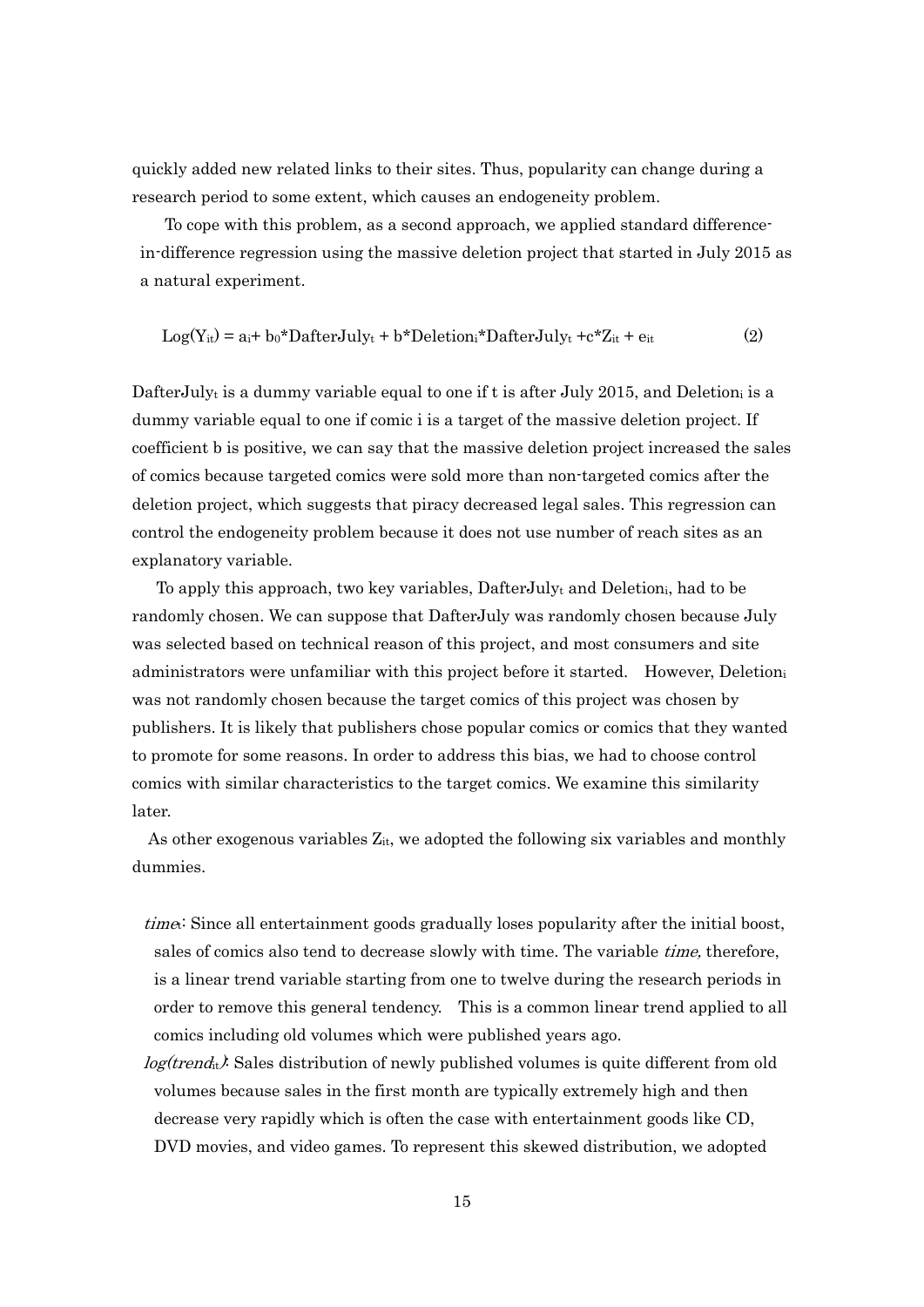the variable  $log(trend_{\rm{t}})$ , trend, which starts from one at the month when the volume was published in the research periods. Log transformation was applied to present the skewed pattern of declining sale. This variable was applied only to volumes published in the research periods — that is, the recent two volumes of ongoing comics.

- *newpubl<sub>it</sub>*, *newpub2<sub>it</sub>*: When a new volume is published, sales of the first and middle volumes also increase because of the advertisement effect of the new volume. These two variables are dummy variables for this advertisement effect, equal to one after the recent volumes of the comic are published. Newpub1 is equal to one after the second recent volume, and newpub2 is one after the most recent volume.4 Since average interval of publilication of new volumes is approximately 6 month, some of comics have only newpub2 dummy. These variables were applied to ongoing comics only because completed comics do not have newly published volumes.
- $\textit{amine}_{it}:$  When the comic becomes an animated TV series, the sale of the comic book gains momentum. Variable *anime<sub>it</sub>* is equal to one if the TV animation series of the comic i was on air at the month t.
- $e$  *promotionii*: As for the electronic version of the comic, sales heavily depend on promotion by the electronic shop sites. If the electronic shops put the comic's advertisement on the banner of the top page, the comic sells well. Also, electronic shops sometimes set several comics' prices down by 50% or more as promotion since the marginal cost of supplying the electronic files is almost zero, resulting in a boost in sales.  $E\_promotion_{it}$  is a dummy variable equal to one if the comic was advertised or discounted on the electronic shopping sites.
- *Monthly dummies<sub>t</sub>*: Monthly dummies were included to remove seasonal variation and temporary monthly common shocks.

Price was not included as a control variable because book price is fixed by publishers in Japan. Retail book stores in Japan are not allowed to change book retail prices bacasuse of resale price maintenance regulation5; thus, book prices did not change in the research period, with the exception of promotion in electronic shops. The expected sign was negative for "time" and "log(trend)", and positive for "anime", "newpub1", "newpub2", and "e\_promotion".

1

<sup>&</sup>lt;sup>4</sup> In case of Table2, newpub1 is equal to one after August 2018 and newpub2 is equal to one after December 2018.

<sup>5</sup> Resale price maintenance regulation in Japan obliges resale book store to sell books at the list price set by publishers, and publishers never change the price of the books with a few exceptional promotion of electronic comics which is controlled in our regression by e\_promotion variable.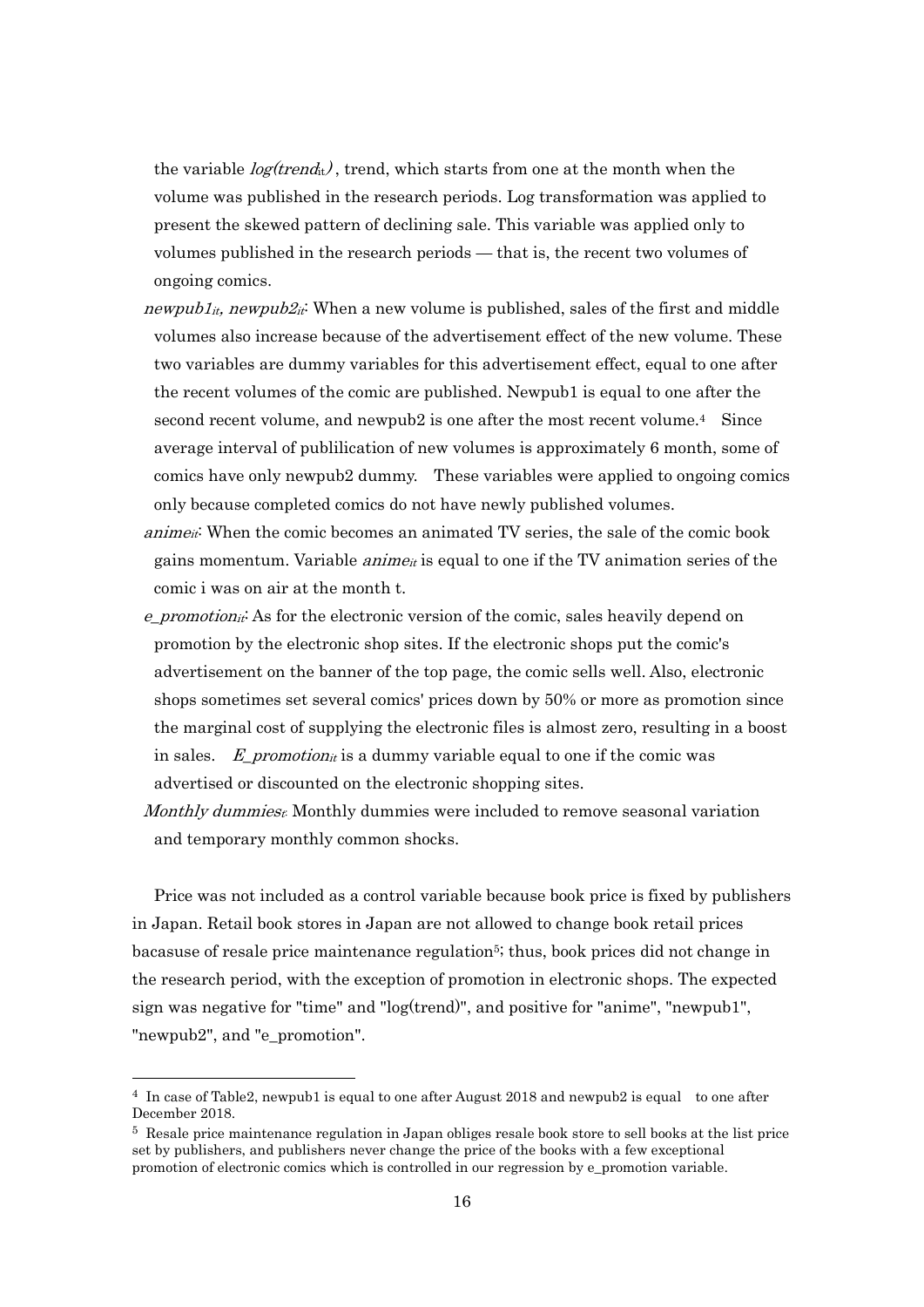Descriptive statistics are shown in Table 3. Mean sales were 1,165 books/month, which was far different from their median 70 books/month, indicating that distribution of sales was skewed (skewness  $=$  41.75). Log-transformation of sales made the mean and median almost the same number, 4.2, and the distribution became not skewed  $\text{ (skewness} = 0.106)$ . The mean number of reach sites was 7.163, with a distribution similar to normal distribution except for many zero points. One fourth of the number of sites were zero because it takes some time for less popular comics to appear on the reach sites. In that case, the number of sites continues to be zero until pirated files are firstly uploaded on the Internet.

| Variable          | unit  | Obs   | Mean  | Median | <b>Std Dev</b> | Min | Max    |
|-------------------|-------|-------|-------|--------|----------------|-----|--------|
| sale              | #     | 31167 | 1165  | 70     | 11353          | 0   | 999826 |
| log(sale)         |       | 31167 | 4.202 | 4.263  | 2.321          | 0   | 13.815 |
| site              | #     | 26880 | 7.163 | 8      | 5.083          | 0   | 16     |
| time              |       | 40320 | 6.5   | 6.5    | 3.452          |     | 12     |
| <b>Itrend</b>     |       | 14021 | 0.977 | 1.099  | 0.920          | 0   | 2.565  |
| newpub1           | dummy | 20160 | 0.500 |        | 0.500          | 0   |        |
| newpub2           | dummy | 20160 | 0.322 | 0      | 0.467          | 0   |        |
| anime             | dummy | 31167 | 0.041 | 0      | 0.198          | 0   |        |
| e promotion dummy |       | 31167 | 0.036 | 0      | 0.186          | 0   |        |

Table 3 Descriptive Statistics

#### 6. Result of Panel Regression

Table 4 shows the result of the panel regression of model (1). Column (1) in Table 2 uses all comics. Before examining the effect of reach sites, let us see other control variables to check the validity of the estimation. Coefficients of time and log(trend) were negative, as expected, which indicates that initial sales rapidly decreased at a rate of power t<sup>-1.242</sup> for newly published volumes after the initial boosts and gradually declined at 3.32% per month as a general tendency. Other exogenous variables, newpub1, newpub2, anime, and e\_promotion were positive, as expected. Most recently published volumes of ongoing comics increased sales of former volumes by 29.1%. TV animation series boosted comic sales by 87.8%, and electronic promotion increased sales by 51.7%. These estimated figures are plausible from the view of Japanese comic business experience according to my interview survey to the four publishers, which supports the validity of this estimation.

The coefficient of reach sites is negative in column (1), indicating that piracy reduced legal sales in the research period. However, when we divide the comics into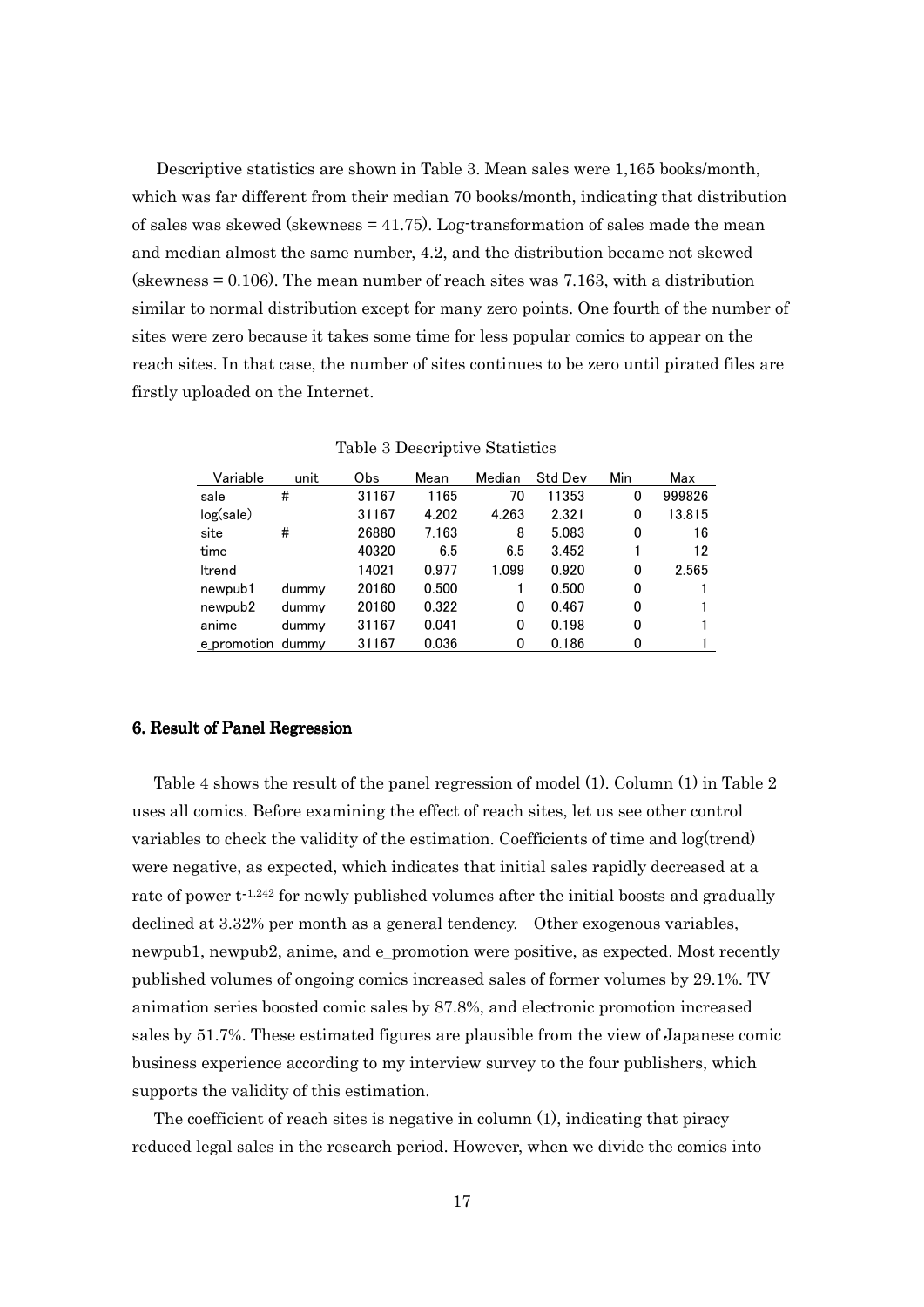ongoing comics (column  $(2)$ ) and completed comics (column  $(3)$ ), the coefficients show opposite signs, though one of them is insignificant. As for ongoing comics, a 1% increase of reach sites *reduced* sales by 0.102%, whereas the effect on completed comics was not significant and slightly positive. In other words, the displacement effect was dominant in the case of ongoing comics, though some kind of advertisement effect worked in the case of completed comics and cancelled the displacement effect.

|                  | (1)                        | (2)             | (3)          |
|------------------|----------------------------|-----------------|--------------|
|                  | All comics                 | Ongoing         | Completed    |
|                  |                            | comics          | comics       |
| <b>VARIABLES</b> | Log(sale)                  | Log(sale)       | Log(sale)    |
|                  |                            |                 |              |
| $log(site+1)$    | $-0.0891***$               | $-0.102***$     | 0.132        |
|                  | (0.0287)                   | (0.0305)        | (0.104)      |
| time             | $-0.0332***$               | $-0.0178***$    | $-0.0453***$ |
|                  | (0.00314)                  | (0.00566)       | (0.00383)    |
| log(trend)       | $-1.242***$                | $-1.294***$     |              |
|                  | (0.0637)                   | (0.0624)        |              |
| newpub1          | 0.0286                     | $-0.0185$       |              |
|                  | (0.0339)                   | (0.0369)        |              |
| newpub2          | $0.291***$                 | $0.255***$      |              |
|                  | (0.0263)                   | (0.0307)        |              |
| anime            | $0.878***$                 | $0.879***$      | 1.059***     |
|                  | (0.0673)                   | (0.0705)        | (0.224)      |
| e promotion      | $0.517***$                 | $0.483***$      | $0.638***$   |
|                  | (0.0323)                   | (0.0364)        | (0.0753)     |
| Constant         | 4.976***                   | 5.856***        | $3.152***$   |
|                  | (0.0625)                   | (0.0729)        | (0.211)      |
| Monthly dummies  | included                   | included        | included     |
| Observations     | 24,562                     | 15,754          | 7,356        |
| R-squared        | 0.205                      | 0.232           | 0.115        |
| Number of group  | 3,372                      | 2,256           | 932          |
|                  | Distance in the stand same | محمد مطلعين متم |              |

Table 4 Basic case: ongoing comics vs completed comics

Robust standard errors in parentheses \*\*\* p<0.01, \*\* p<0.05, \* p<0.1

The reason that advertisement effect appears for completed comics is supposed to be that readers do not remember the completed comics because they ended several years ago, and publishers do not advertise them. Piracy "reminds" consumers of the existence of the completed comics of years ago, and handfuls of downloaders of pirated files find them interesting. A small percentage of them, or those informed by word-ofmouth, purchase the comic. In contrast, ongoing comics are well-known because of new episodes in weekly comic magazines and publishers' advertisements in the book store. Therefore, the "remind effect" of piracy has relatively little effect on ongoing comics.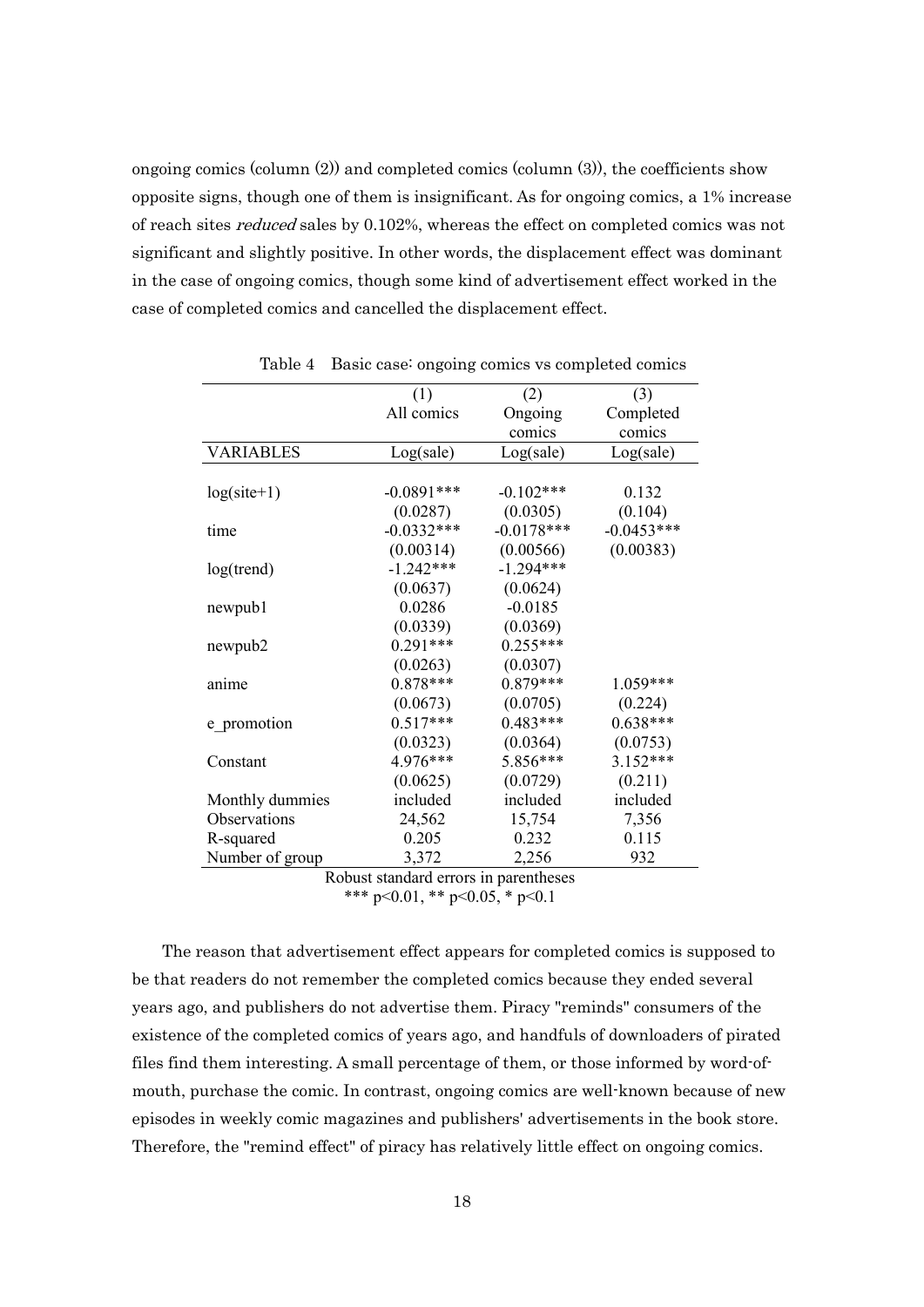Remind effect is a kind of "backward spillover" (Hendrick and Sorencen(2009)). Hendrick and Sorensen, in the music industry research, found that releasing new album CD caused substantial and permanent increase in sales of the artist's old albums and they interpted this phnenomea as consumers "discovered" the artists. Similarly in the comic industry, consumers are supposed to be reminded of past comics through the pirated free comics

To test the validity of this "remind effect" hypothesis, we divided the data into the first & middle volumes and recent two volumes. As for ongoing comics, publishers and book stores advertise recent volumes in-store more than first and middle volumes. Thus, the benefit of remind effect is minimal in the case of recent volumes of ongoing comics since they are already advertised very well. Relatively speaking, then, the recent volumes suffer more from piracy than the first and middle volumes because recent volumes obtain less benefit from the remind effect.

Regarding completed comics, people who notice the comic by remind effect and have interest in it will start to buy the comics from the first volume, not from the most recent volume, and some readers may stop reading before reaching the final volume.<sup>6</sup> Therefore, the remind effect works more for the first and middle volumes than recent volumes in the case of completed comics. In summary, if the remind effect is working, recent volumes suffer more from piracy for ongoing comics, and first and middle volumes benefit more from piracy when it comes to completed comics.

To investigate this, we ran regressions of columns (2) and (3) of Table 4 dividing the data into recent two volumes and first and middle volumes. Table 5 shows the results. In the case of ongoing comics, the elasticity of the recent two volumes (-0.0967) was two times higher than the first and middle volumes (-0.0397), showing that recent volumes suffer more from piracy than the first and middle volumes. Regarding the completed comics, the coefficient of the first and middle volumes was significant and very high (0.522). These results are consistent with the expected pattern discussed in the previous paragraph, which supports the remind effect hypothesis.

-

 $6\;$  It is common fact in the book market that when the book consists of two volumes volume 1 sells more than volume 2. The reason is that there are some readers who buy volume 1 and quit buying volume 2, whereas there is no reader who would buy volume 2 only.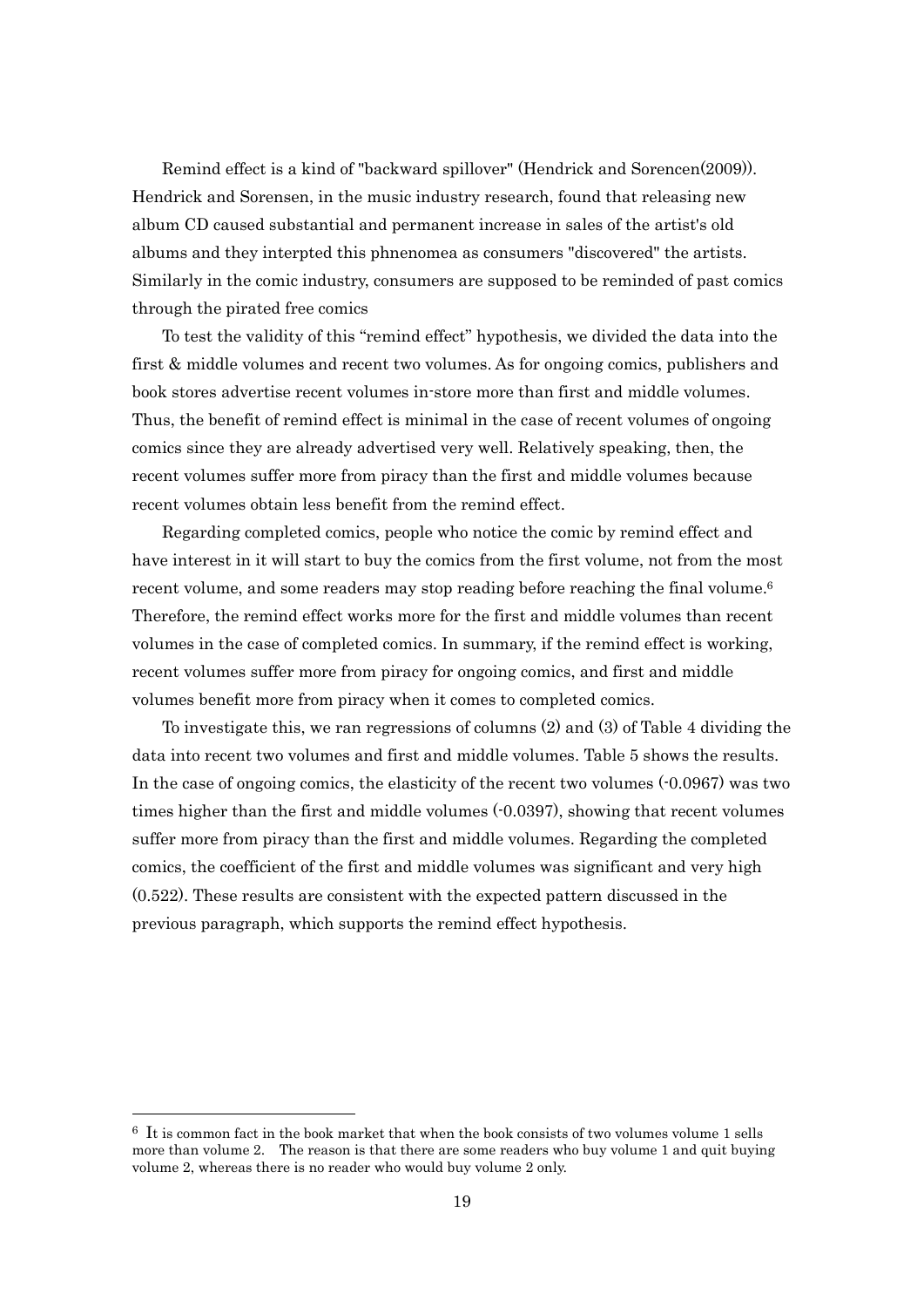|                  | (1)         | (2)            | (3)          | (4)            |
|------------------|-------------|----------------|--------------|----------------|
|                  | Ongoing     | Ongoing        | Completed    | Completed      |
|                  | Recent two  | First & middle | Recent two   | First & middle |
|                  | volumes     | volumes        | volumes      | volumes        |
| <b>VARIABLES</b> | Log(sale)   | Log(sale)      | Log(sale)    | Log(sale)      |
|                  |             |                |              |                |
| $log(site+1)$    | $-0.0967**$ | $-0.0397$      | $-0.0401$    | $0.522***$     |
|                  | (0.0375)    | (0.0246)       | (0.110)      | (0.115)        |
| time             |             | $-0.0684***$   | $-0.0529***$ | $-0.0377***$   |
|                  |             | (0.00466)      | (0.00592)    | (0.00481)      |
| log(trend)       | $-1.578***$ |                |              |                |
|                  | (0.0718)    |                |              |                |
| newpub1          |             | $0.168***$     |              |                |
|                  |             | (0.0360)       |              |                |
| newpub2          | $0.357***$  | $0.386***$     |              |                |
|                  | (0.0630)    | (0.0274)       |              |                |
| anime            | $0.643***$  | $0.981***$     | $1.167***$   | $0.953***$     |
|                  | (0.155)     | (0.0655)       | (0.317)      | (0.314)        |
| e promotion      | $0.354***$  | $0.531***$     | $0.609***$   | $0.664***$     |
|                  | (0.0660)    | (0.0428)       | (0.107)      | (0.106)        |
| Constant         | 7.836***    | 4.670***       | 3.678***     | 2.179***       |
|                  | (0.119)     | (0.0589)       | (0.221)      | (0.247)        |
| Monthly dummies  | included    | included       |              |                |
| Observations     | 6,478       | 9,276          | 3,663        | 3,693          |
| R-squared        | 0.269       | 0.214          | 0.123        | 0.122          |
| Number of group  | 1,088       | 1,168          | 467          | 465            |

Table 5 Comparison of recent two volumes and first & middle volumes

Robust standard errors in parentheses

\*\*\* p<0.01, \*\* p<0.05, \* p<0.1

How far into the past does remind effect extend? To answer to this question, we divided the completed comics by ending year and applied the same panel regression. Figure 3 shows the coefficients of log(site+1) depending on the ending year of comics, which is shown along the horizontal line. Regarding periods before 2010, several years were grouped into one category in order to keep the sample size at a similar level (sample size is in parentheses). Figure 3 shows that the elasticities of reach sites were positive for comics that ended in 2010-2013, thus suggesting that the remind effect was effective for this period.

Interestingly, elasticities were almost zero in the near past (in 2014) and long ago (during 2005-2009). The fact that remind effect was ineffective for 2014 can be explained naturally: consumers remembered the comic well because it ended only a year ago. Note that this paper's research period is 2015-2016. If consumers remember the comic well, there is no need for pirated files to stimulate consumers' memories to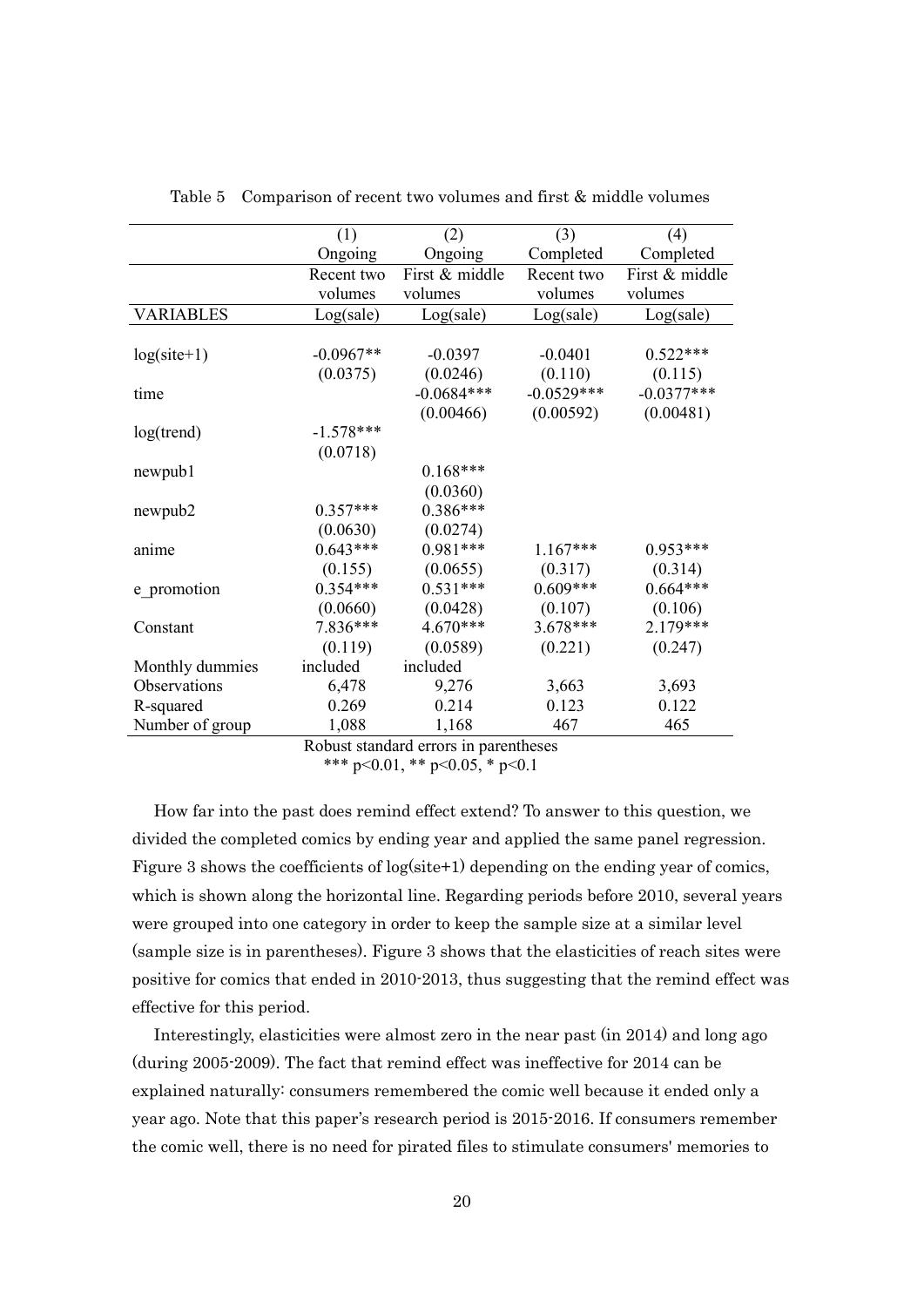encourage them to purchase the comic. The reason that remind effect did not work before 2009 is uncertain. One of the possible explanations is that consumers lost interest in the comics of that time period because the style or taste of comics become out of date.



#### Figure 3

Since studies on the effects of piracy in the book industry are seldom seen, we will show a typical example for illustrative purposes. Figure 4 shows five cases. The horizontal axis is month, and vertical lines are sales for the left axis and number of reach sites for the right axis. Figure  $4(a)$  shows the case of newly published volumes when there was no reach site with links to this comic. Without reach sites, sales decreased continuously after publication. A slight increase in December was caused by the publication of new volume of this comic.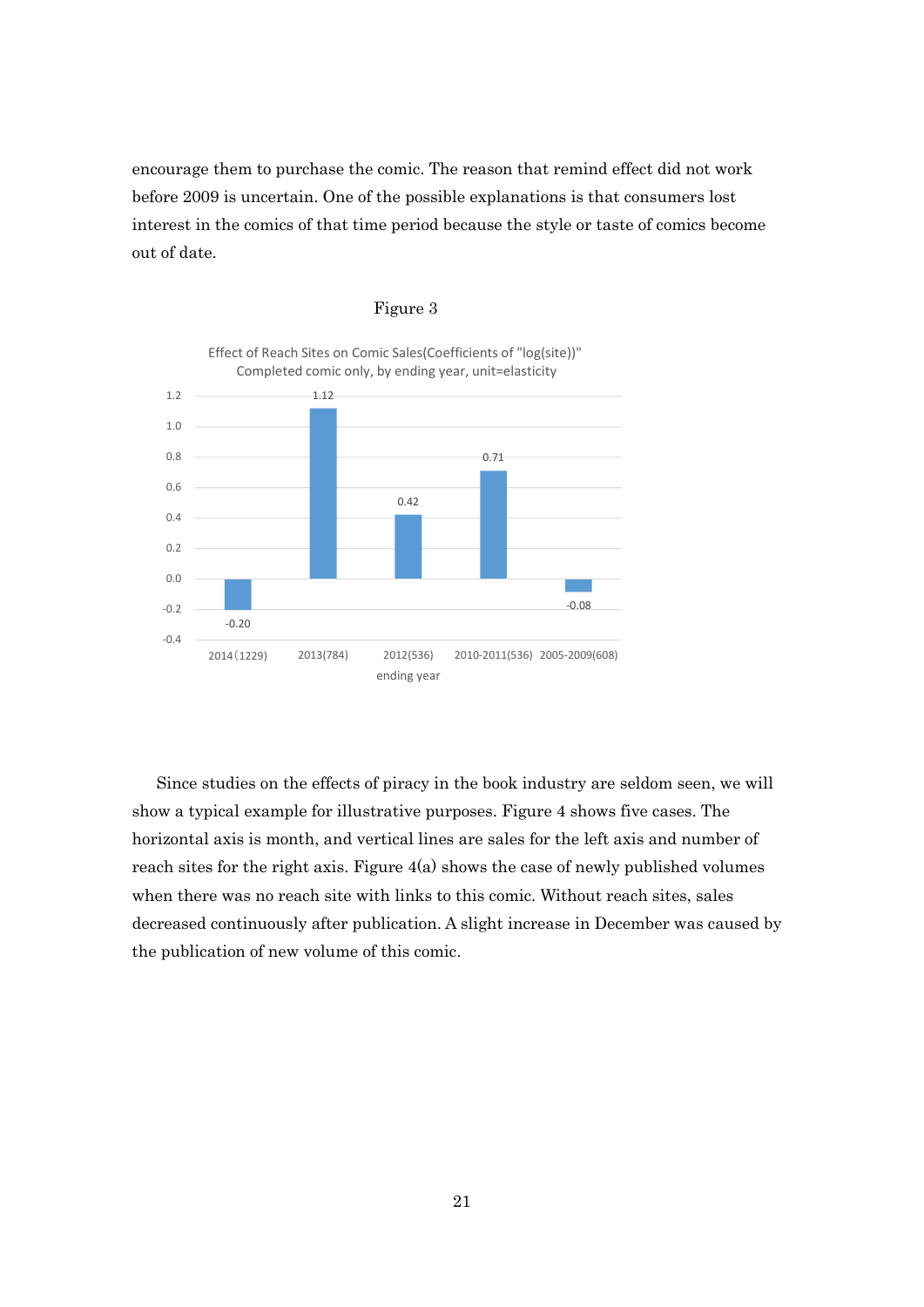#### Figure 4

(a) no piracy case: a comic for girls, second recent volume



## a comic for girls, most recent volume



## a comic for men, the first volume



# (b) Displacement effect case1 (c) Displacement effect case2<br>
comic for girls, most recent volume a comic for boys, most recent volume



# (d) Remind effect case 1 (e) Remind effect case 2<br>omic for men, the first volume a comic for men, middle volume

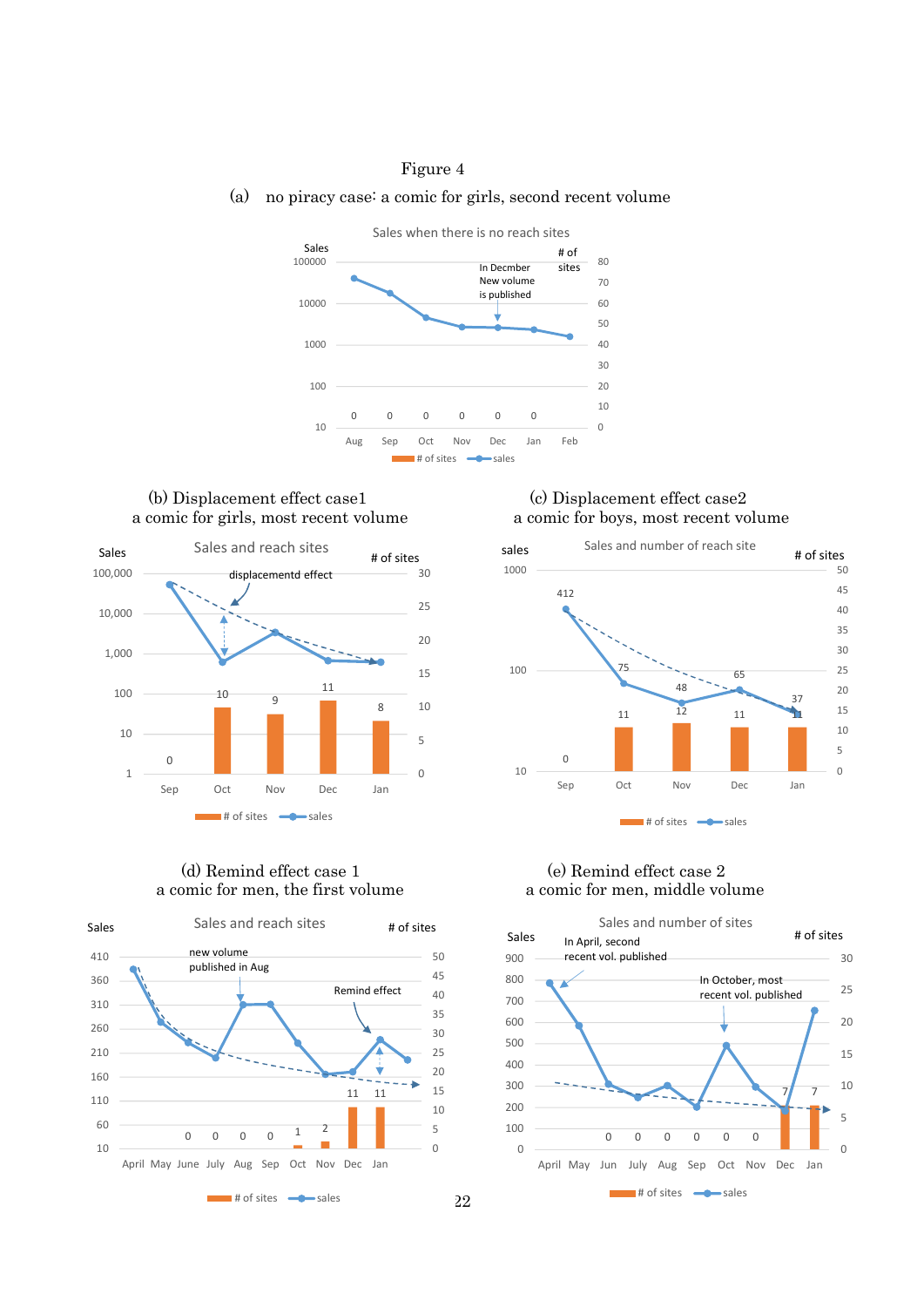Figure 4(b) and 4(c) are the cases where reach sites listed links one month after the publication. The volumes were published in September, but there were no links to pirated files on the reach site at the month of publication. One month later, ten or eleven reach sites listed the link on the sites, and then the sales declined sharply, deviating from the trend.<sup>7</sup> This deviation — that is, the sharp downshift of sales in October (and November) — is interpreted to be displacement effect.

Figure 4(d) shows the case when pirated files appeared on the reach site long after publication. This comic started in 2012, and this graph represents the sales of the first volume. Since three years passed after the publication, sales were low and gradually decreasing (Note that the left axis is scaled not by log term but number term). A sudden rise of sales in August was caused by the publication of a new volume. The number of reach sites that had the link to this volume was zero until September and began to increase slightly in October and November. The number of reach sites jumped to 11 in December, which is interpreted to have raised the sales in January, deviating from the trend. This deviation from the trend is supposed to be the result of remind effect. Figure4 $(e)$  is a case of a middle volume, the sales of which jumped after piracy files appeared in December. We can interpret this jump as remind effect: consumers read this comic via piracy files and found it interesting, and some of them or others who heard about it through word-of-mouth purchased it.

#### 7. DID regression

-

Fixed effect cannot cope with endogeneity if the comic's popularity changes during the research periods and site administrators notice it quickly. If a comic suddenly becomes popular in the middle of the research period, both the sales and the number of reach sites (or links to pirated files) will increase simultaneously, which make the number of sites endogenous. Difference-in-difference analysis can cope with this endogeneity problem because it does not use number of sites as an explanatory variable.

We applied the DID model using the massive deletion project, which started in the

<sup>7</sup> It may seems odd that 10 or 11 reach sites suddenly made links to the pirated files. But it is common phenomena. This can happen when there is potential demand to the titles but there is not available pirated PDF file of the title on the Internet. Once someone uploads the pirated file of the title for the first time, it is copied and spread over the many locker sites and many reach sites quickly respond to make links to them. Actually uploaded piracy files at the various locker sites are the exactly same one judging from the files size, picture quality, and page formatting.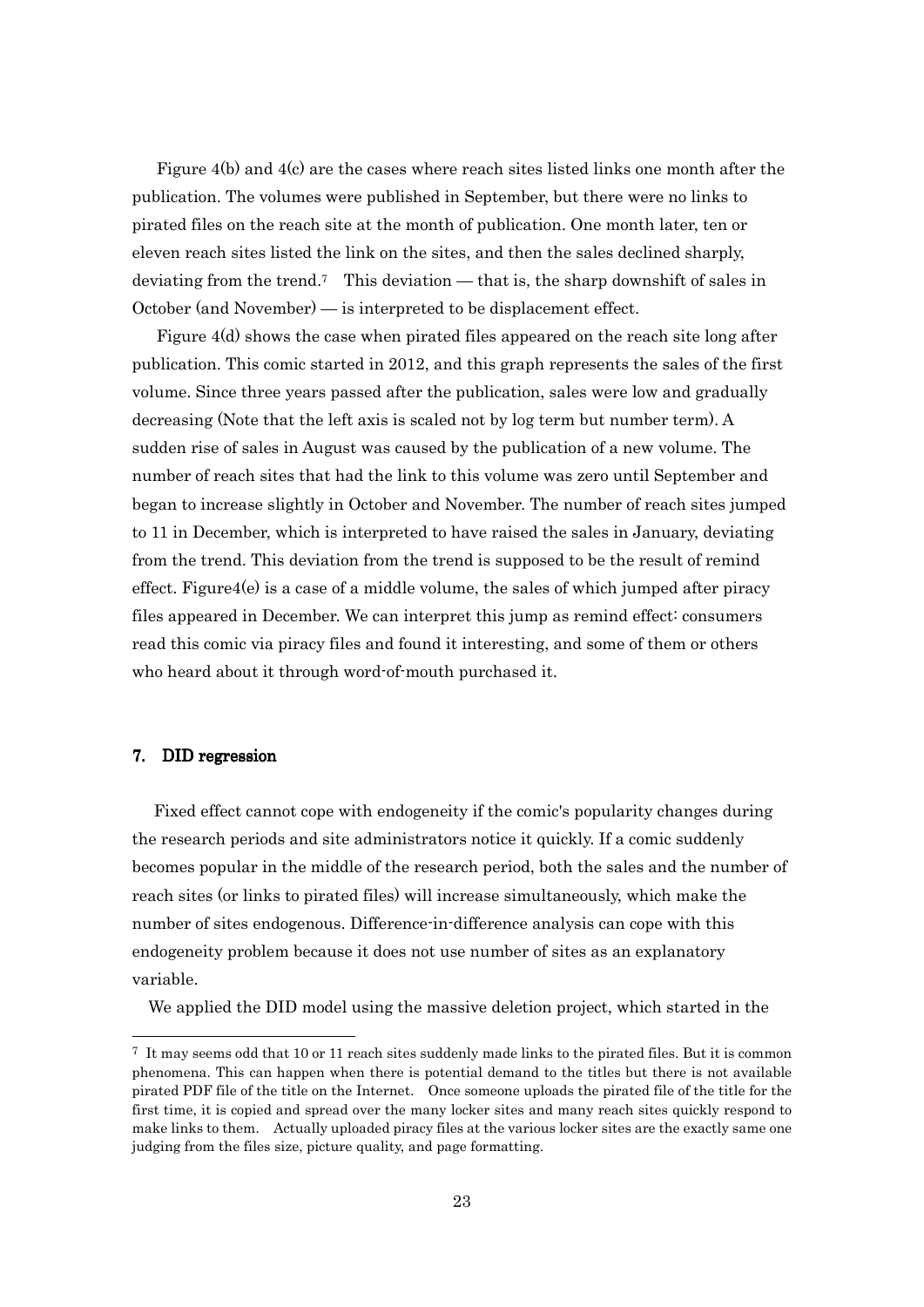middle of research periods as a natural experiment to measure the net effect of deleting pirated files on comic sales. A total of 551 comics were targeted by this deletion, and these made up the treatment group. For control data, we chose 289 comics that were not targets of the massive deletion project.

Control comics were chosen from the title list the of publishers' website. We chose titles which have similar characteristics with treatment comics regarding to the genre, publication year, popularity, length of the volumes. For example we excluded titles with a few number of volumes since most treatment titles consists of five or more volumes.

 For difference-in-difference regression, treatment sample and control sample should have the same characteristics except for the exogenous shock. Figure 4 shows the genre distribution of the target comics (treatment) and non-target comics (control). Japanese comics are ordinarily categorized into four genres: for boys, for men, for girls, and for women. Light novel refers to comic-like novels in Japan. As Figure 4 shows, the distribution pattern in terms of genre was similar between the treatment and control groups. Starting year and ending year of the comic were also similar, as shown in the attached sheet in Figure 5. However, sales level was somewhat different; the table shows that total annual sales of the first volume were 5,791 books for the treatment group and 3,220 books for the control group. Publishers were supposed to choose popular titles for this massive deletion project naturally because popular titles are source of their profit. This bias was considered later in the regression of Table 7.

#### Figure 5



|                                    | comics of comics of |        |
|------------------------------------|---------------------|--------|
|                                    | treatment control(3 |        |
|                                    | (579)               | 09)    |
| starting year                      | 2007.6              | 2007.8 |
| ending year                        | 2014.1              | 2013.3 |
| total sales of the<br>first volume | 5791                | 3220   |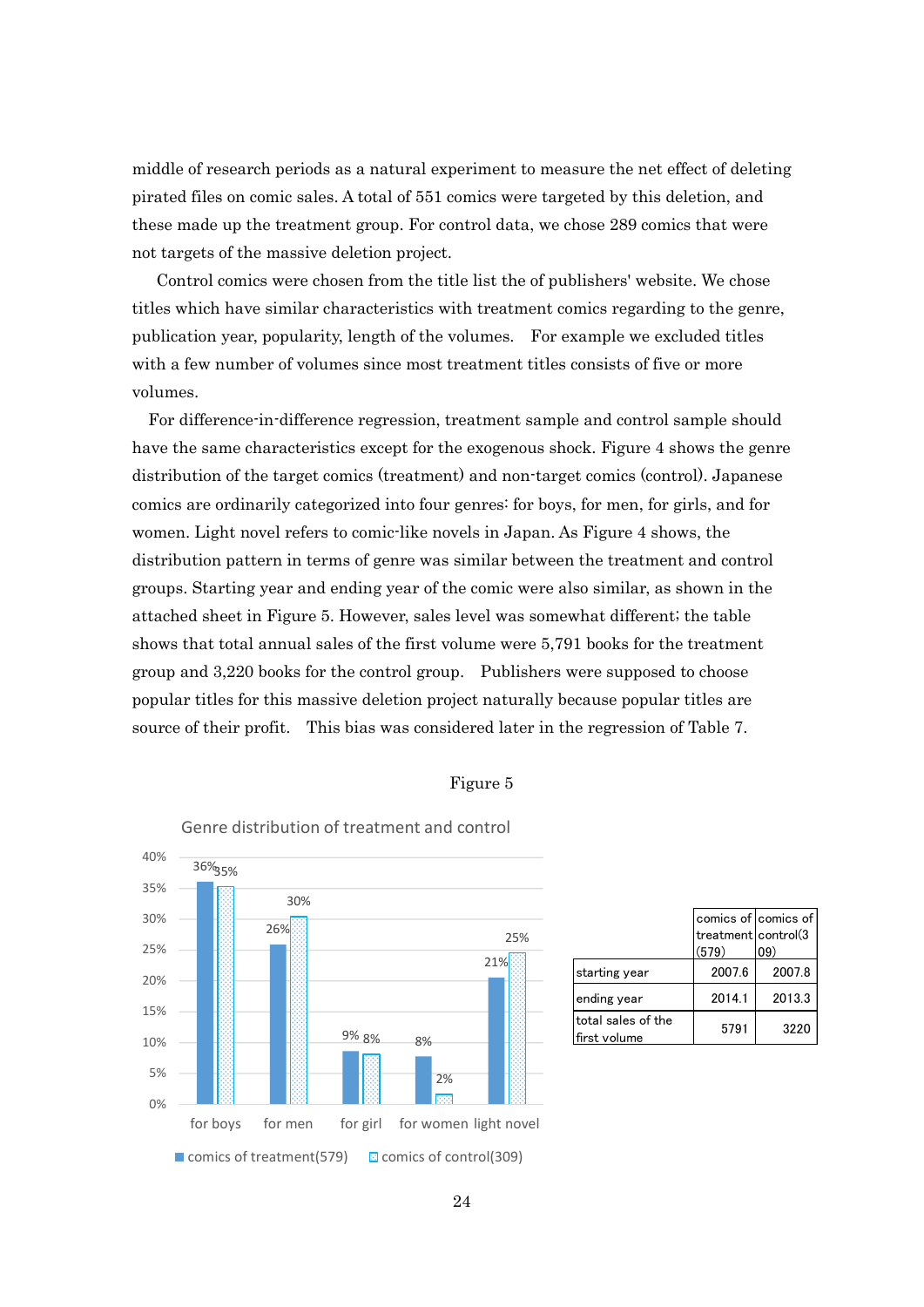Unfortunately, the actual effect of this massive deletion project was limited since deleted files are quickly restored to cyber locker sites, and reach sites rewrite the links. It is often the case that policy intervention against piracy does not affect the level of piracy. (Ushiyama, 2009; Bhattacharjee, Gopal, Lertwachara, & Marsden, 2006). Thus, before estimating the effect of deletion, we had to examine the actual effect of this massive deletion project. According to difference-in-difference approach,

$$
Siteit = ai + b0*DafterJulyt + b*Deletioni*DafterJulyt + c*Zit + eit
$$
 (3)

Dependent variable Siteit represents the number of reach sites of comic i at month t. DafterJuly<sub>t</sub> is equal to one if month t is after July, and Deletion is equal to one if comic i is a target of the massive deletion project. The cross-term coefficient of DafterJulyt and Deletioni is an effect of the massive deletion project.

Control variables  $Z_{it}$  are general time trends (time) and nonlinear trends ln(trend) for newly published volumes. Since some cyber locker sites set expiration dates to the files on their server, pirated files tend to disappear gradually even without the deletion request from copyright holders. The time trend variable was introduced to represent this general tendency. Regarding newly published volumes, the number of sites is usually initially zero and increases nonlinearly because uploaded files are copied and spread to other sites quickly. Ln(trend) represents this nonlinear trend.

Table 6 shows the result. As column (2) shows, the cross-term coefficient of completed comics, -0.619, was small but significant. Since the mean of the number of reach sites is 7.163 as shown in Table 3, the decrese ratio is  $8.6\%$  (= $-0.619/7.163$ ). Therefore, we can say the massive deletion project reduced the number of reach sites successfully for completed comics. Regarding ongoing comics, however, as column (1) shows, the crossterm coefficient was not significant. Ongoing comics are more popular than completed comics because their episodes are released currently in serial comic magazines and often advertised by publishers. Thus, it is natural that pirated files of ongoing comics would be restored to piracy sites more quickly than already completed comics. Quick and frequent re-uploading offset the effect of the massive deletion project. Since the effect of deletion of files is uncertain regarding ongoing comics, we focus on the case of completed comics hereafter.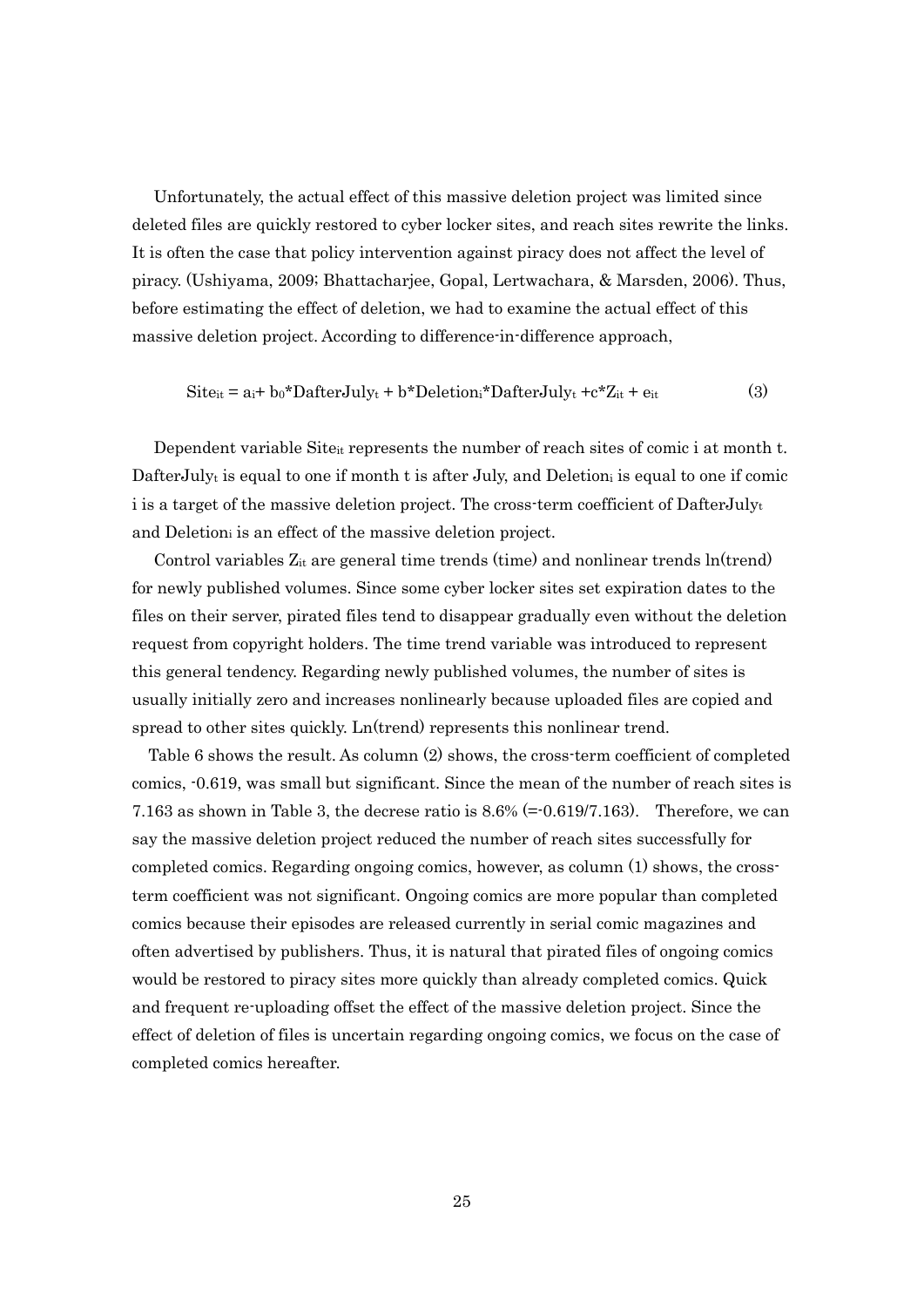|                                       | (1)          | (2)         |  |  |  |  |  |  |
|---------------------------------------|--------------|-------------|--|--|--|--|--|--|
|                                       | Ongoing      | Completed   |  |  |  |  |  |  |
|                                       | comics       | comics      |  |  |  |  |  |  |
| <b>VARIABLES</b>                      | Site         | Site        |  |  |  |  |  |  |
|                                       |              |             |  |  |  |  |  |  |
| Djuly                                 | 0.0928       | $0.466***$  |  |  |  |  |  |  |
|                                       | (0.133)      | (0.107)     |  |  |  |  |  |  |
| Deletion*Djuly                        | $-0.141$     | $-0.619***$ |  |  |  |  |  |  |
|                                       | (0.176)      | (0.139)     |  |  |  |  |  |  |
| time                                  | $-0.0713***$ | $-0.0166$   |  |  |  |  |  |  |
|                                       | (0.0179)     | (0.0151)    |  |  |  |  |  |  |
| log(trend)                            | $3.691***$   |             |  |  |  |  |  |  |
|                                       | (0.249)      |             |  |  |  |  |  |  |
| Constant                              | $6.109***$   | $6.924***$  |  |  |  |  |  |  |
|                                       | (0.170)      | (0.105)     |  |  |  |  |  |  |
| Observations                          | 9,369        | 4,480       |  |  |  |  |  |  |
| R-squared                             | 0.133        | 0.009       |  |  |  |  |  |  |
| Number of group                       | 1,345        | 560         |  |  |  |  |  |  |
| Robust standard errors in parentheses |              |             |  |  |  |  |  |  |

Table 6 Effect of Deletion Project

\*\*\* p<0.01, \*\* p<0.05, \* p<0.1

Table 7 shows the result of difference-in-difference regression. The first two columns represent the basic case. Column (1) is the case of ongoing comics, and column (2) is the case of completed comics. Regarding ongoing comics, the cross-term coefficient of DafterJuly and Deletion was positive (0.703) but not significant. This insignificance corresponds to the insignificance of the deletion effect seen in Table 6. The positive sign suggests that sales might increase with deletion, which is consistent with the result of panel regression seen in section 6.

As for completed comics, the coefficient is significant and -0.083, meaning that the massive deletion project reduced the sale of completed comics by 8.3%. This figure corresponds to the decrease ratio of reach sites, 8.6% . This result implies that pirated files increase the sales of completed comics, which is also consistent with the result of panel regression, confirming the validity of the "remind effect".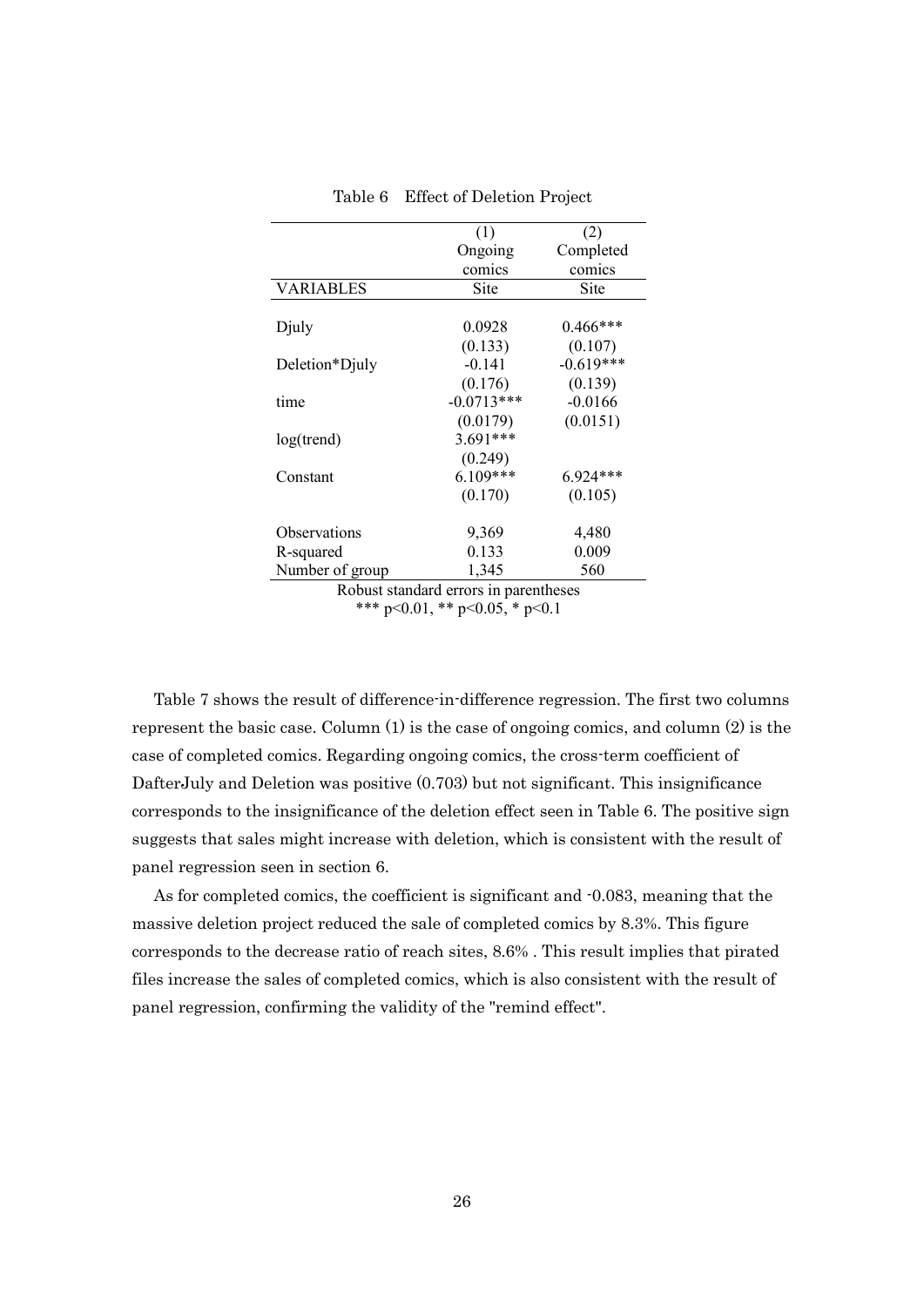|                     | (1)          | (2)           | (3)          | (4)          | (5)           | (6)                       |
|---------------------|--------------|---------------|--------------|--------------|---------------|---------------------------|
|                     | Ongoing      | Completed     | Ongoing      | Completed    | Ongoing       | Completed                 |
|                     | comics       | comics        | comics       | comics       | comics        | comics                    |
|                     | Basic case   | Basic case    | With monthly | With monthly | $100$ < sale  | 100 <sale< td=""></sale<> |
|                     |              |               | dummies      | dummies      | $<$ 5000      | $<$ 5000                  |
| <b>VARIABLES</b>    | Log(sale)    | Log(sale)     | Log(sale)    | Log(sale)    | Log(sale)     | Log(sale)                 |
|                     |              |               |              |              |               |                           |
| DafterJuly          | $0.0837*$    | 0.0480        |              |              | $-0.0547$     | 0.0562                    |
|                     | (0.0439)     | (0.0357)      |              |              | (0.0456)      | (0.0405)                  |
| Deletion*DafterJuly | 0.0703       | $-0.0830**$   | 0.0672       | $-0.0800**$  | $0.154***$    | $-0.111**$                |
|                     | (0.0536)     | (0.0398)      | (0.0537)     | (0.0398)     | (0.0559)      | (0.0469)                  |
| time                | $-0.0584***$ | $-0.0600$ *** | $-0.0654***$ | $-0.0653***$ | $-0.0609$ *** | $-0.0684***$              |
|                     | (0.00499)    | (0.00373)     | (0.00630)    | (0.00515)    | (0.00583)     | (0.00544)                 |
| log(trend)          | $-0.722***$  |               | $-0.724***$  |              | $-0.410***$   |                           |
|                     | (0.0569)     |               | (0.0565)     |              | (0.0720)      |                           |
| newpub1             | $-0.00776$   |               | $-0.0294$    |              | 0.0412        |                           |
|                     | (0.0318)     |               | (0.0325)     |              | (0.0384)      |                           |
| newpub2             | $0.112***$   |               | $0.121***$   |              | $0.102***$    |                           |
|                     | (0.0312)     |               | (0.0318)     |              | (0.0371)      |                           |
| anime               | $0.976***$   | $0.862***$    | $0.976***$   | $0.859***$   | $0.864***$    | $0.604***$                |
|                     | (0.0751)     | (0.187)       | (0.0750)     | (0.188)      | (0.106)       | (0.179)                   |
| e promotion         | $0.508***$   | $0.689***$    | $0.408***$   | $0.656***$   | $0.671***$    | $0.875***$                |
|                     | (0.0362)     | (0.0747)      | (0.0370)     | (0.0762)     | (0.0412)      | (0.104)                   |
| Constant            | 5.390***     | $3.446***$    | 5.434***     | 3.488***     | 4.689***      | 4.301***                  |
|                     | (0.0425)     | (0.0203)      | (0.0610)     | (0.0458)     | (0.0499)      | (0.0278)                  |
| Monthly dummies     |              |               | included     | included     |               |                           |
| Observations        | 21,074       | 10,093        | 21,074       | 10,093       | 12,787        | 5,493                     |
| R-squared           | 0.166        | 0.141         | 0.175        | 0.146        | 0.158         | 0.191                     |
| Number of group     | 2,279        | 932           | 2,279        | 932          | 1,298         | 517                       |

Table 7 Difference-in-Difference model

Robust standard errors in parentheses \*\*\* p<0.01, \*\* p<0.05, \* p<0.1

 Columns (3)–(6) in Table 7 show a verification of the robustness of this result. Monthly dummies are included in columns (3) and (4) to remove temporary shocks. Columns (5) and (6) limit the data to comics whose sales (measured by annual total sales of the first volume) were between 100 and 5000 in order to consider the difference of total sales level between the treatment and control groups shown in Figure 5. In both cases, cross-term coefficients were positive for ongoing comics and negative for completed comics. The results of the basic case were maintained.

 Regarding completed comics, we checked robustness further. We focused on completed comics because the number of sites were significantly decreased by the massive deletion project as show in Table 6 and whether piracy increases legal sales is a controversial topic in copyright issues.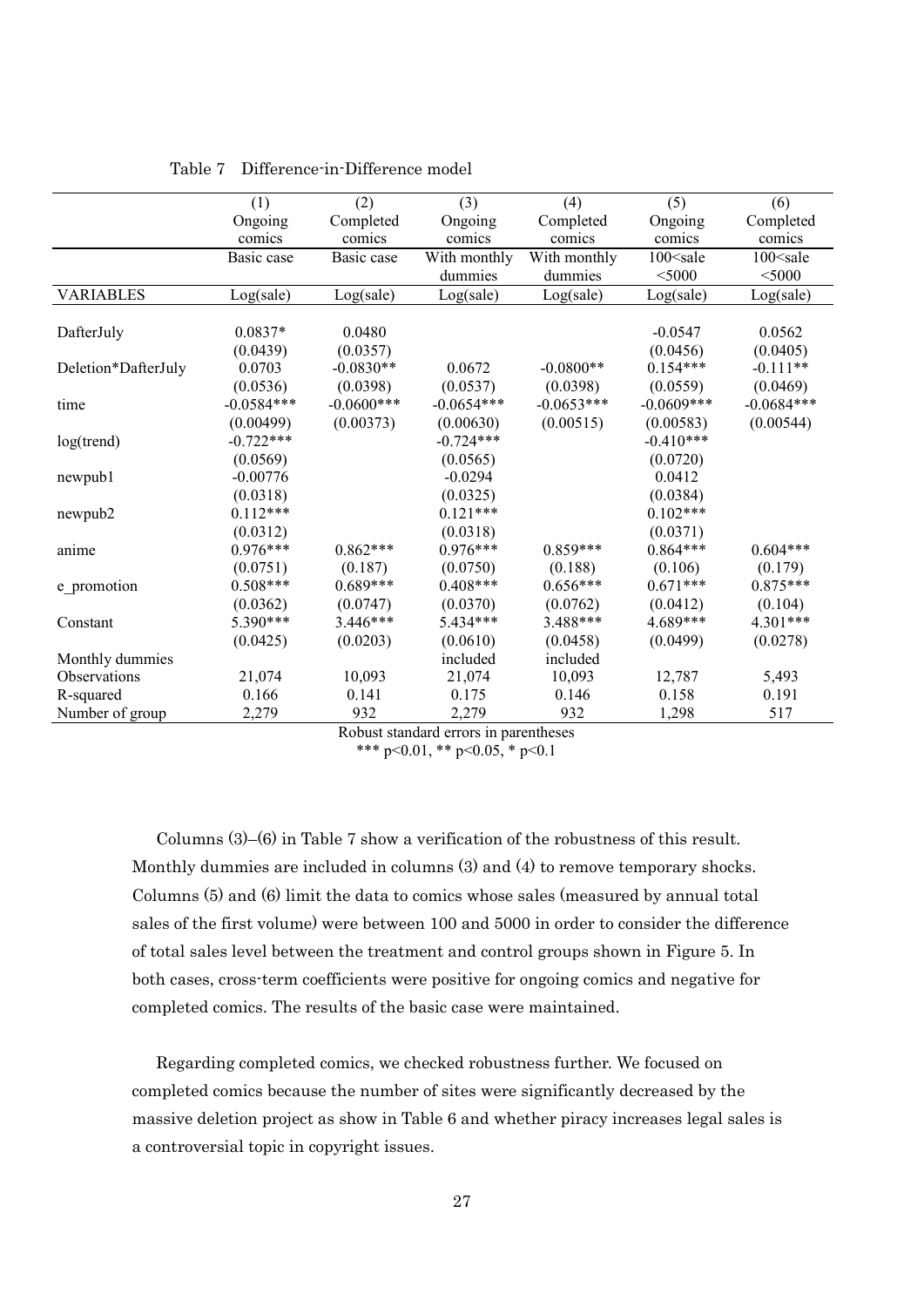As a robustness test, firstly we divided the sample into subgroups and examined the correlation between deletion and sales. If correlation among subgroups was consistent, this suggests that the result was not caused by specific small data, but reflects an overall tendency. This subgrouping check is the approach adopted by Danaher and Smith (2014) to investigate the effects of the shutdown of major cyber locker site, MegaUpload, on DVD sales. Since the penetration of MegaUpload was different among countries, they correlated the countries' sales change after the shutdown with the penetration ratio of MegaUpload and found a positive correlation. In other words, they divided the worldwide consumers into country subgroups and checked the correlation between the degree of intervention (penetration of MegaUpload) and outcome (DVD sales) in the difference-in-difference model. We applied this approach as well.

Firstly, we divided the completed comics by ending year into five groups and ran DID regressions of sites and sales. We then checked correlation of cross-term coefficients. Let bsitey be coefficients of cross term, DafterJuly\*Deletion, of the regression of the reach site (model  $(2)$  of Table 6) and let  $b_{log(sale)}$ <sup>y</sup> be cross-term coefficients of the regression of the sales (model(2) of Table 8) when the data is limited to comics ending in year y. Both terms measure changes caused by the massive deletion project, and bsitey represents the change in number of sites of comic titles ending in year y, and blog(sale)y represents the percentage change of sales of comics ending in year y. If piracy reduces legal sales,  $b_{\text{site}}$  and  $b_{\text{log(sale)}}$  have a negative correlation in terms of y because, when more sites are reduced for the comic group y, then more sales increase for the same comic group y. To the contrary, if piracy increases legal sales, they correlate positively.

Figure  $6(a)$  shows the result. The horizontal line is  $b_{site}$ , change in number of sites, and the vertical line is  $b_{log(sale)}$ , change in sales. In our findings, we observed weak positive correlation, which means that comics deleted more are sold less in terms of ending year grouping. This result suggests that piracy increases legal sales in case of completed comics.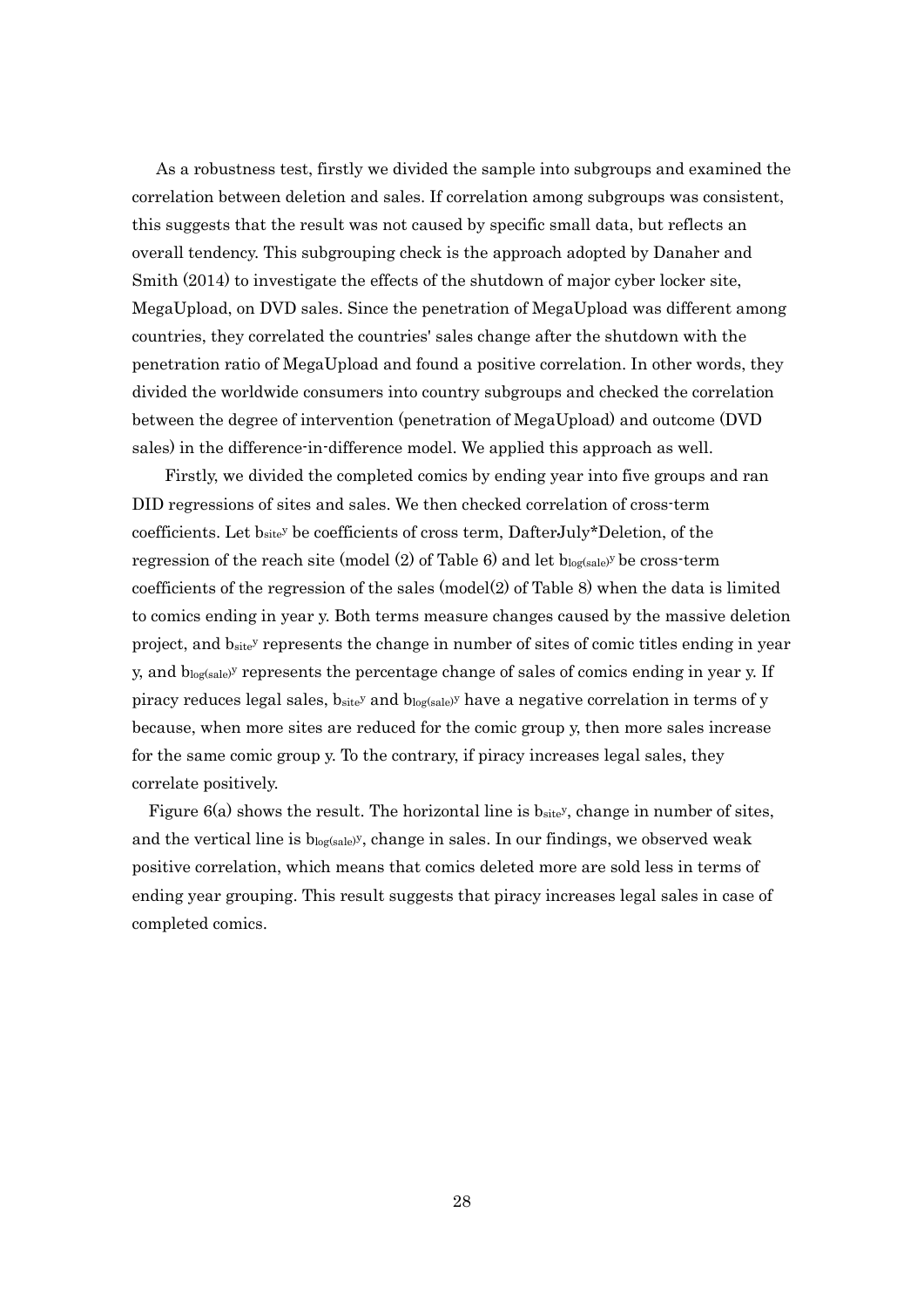

Figure 6 Robustness check of remind effect of completed comics

 Secondly, we broke down the cross-term coefficient into monthly terms by replacing DafterJuly<sub>t</sub> with Djuly<sub>t</sub>, Daug<sub>t</sub>, Dsep<sub>t, ...</sub>, Ddec<sub>t,</sub> which are equal to one if t is equal to the current month. Since the performance of the massive deletion project may change month to month, the degree of reduction of reach sites also may change over time. If the sales of comics positively correlate with the change in site reduction by monthly terms, this is supporting evidence of the remind effect hypthothesis. The results are shown Figure 6(b), indicating positive correlation, which means that sales decreased more in the month when reach sites decreased more. This result again suggests piracy increases the legal sale of completed comics.

Thirdly, we let the coefficients change depending on comic genres. As previously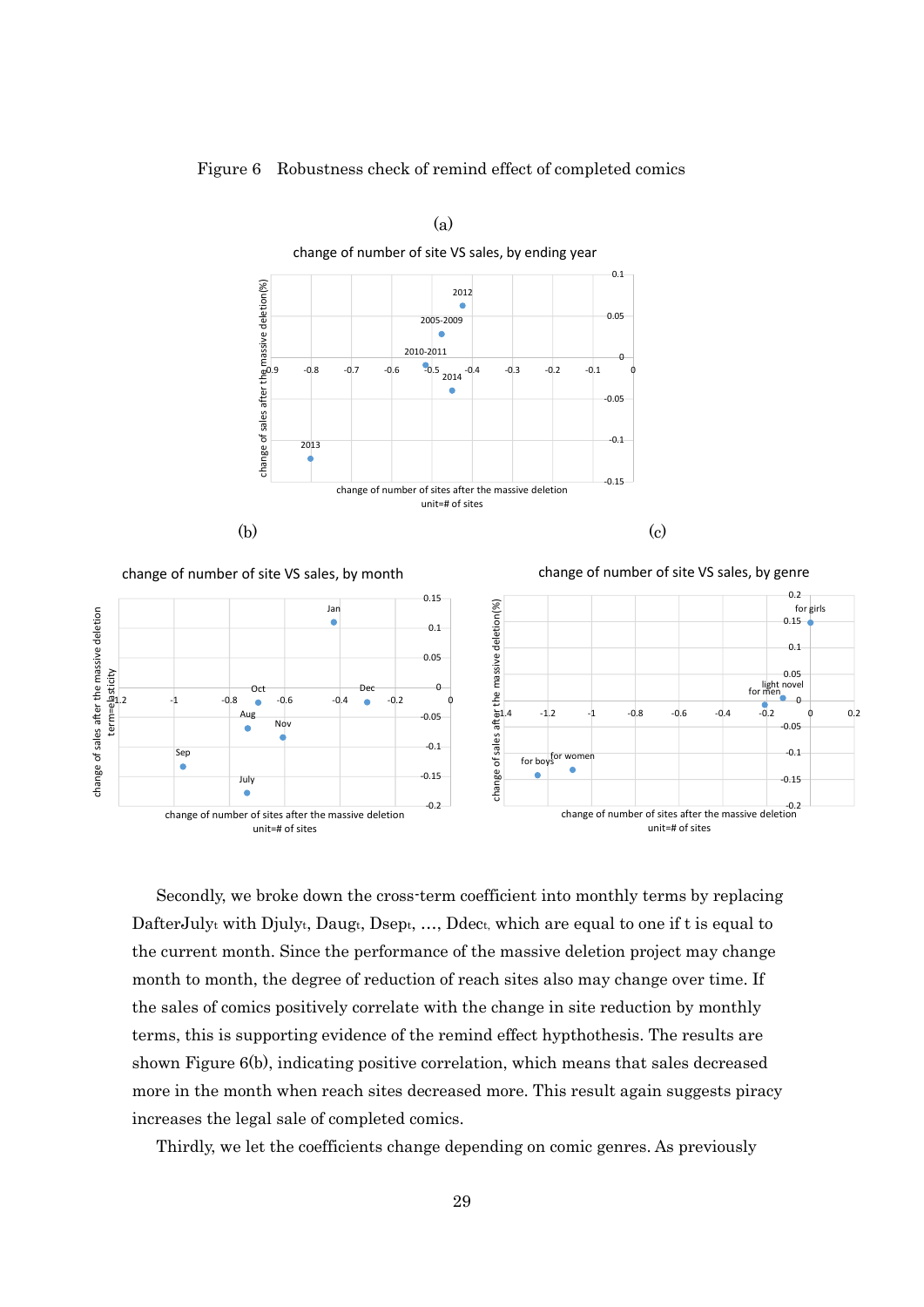mentioned, the Japanese comic industry has five genres: for boys, for men, for girls, for women, and light novels. Genre dummies Dg were introduced to correspond to these genres and effect of the mass deletion to sites and sales was measured separately by genres. Vertical axix of Figure 6(c) shows coefficients of effect on sales and horizontal axis shows effect on site by five genres. Correlation of these coefficients are positive again. Therefore, if pirated files of comics of a genre are deleted more than other genres, the sales of comics of the genre decrease more than other genres. This result suggests that piracy increases legal sales with regard to completed comics.

In Figure  $6(a)(b)(c)$ , we broke down cross-term coefficients of difference-in-difference regression by subgrouping data with the purpose of examining the consistency of degree of policy intervention (deletion) and its outcome (sales). All graphs show that correlation is positive; thus, they are consistent with the remind effect hypothesis. No matter which subgrouping is used, either by ending year, by timing, or by genre, more deletion leads to less sales, which means piracy stimulates sales as far as completed comics are concerned.

 As second robustness check I will conduct placebo test. Although the placebo test with respect to timing of inervention is common for difference-in-difference regression, we could not apply it here because the sample size in the time series was too small (12 months). As for timing we can only apply ordinary stepwise Chow test to see whether July was the proper timing for applying DID regression. The null hypothesis was that coefficients of both DafterJuly and DafterJuly\*Deletion were zero in the regression (2) of Table 7. Figure 7 shows the F-value of Chow test changing the hypothetical starting point of massive deletion from May to December. Clearly, July is the most probable point at which structural change occurred, which suggests the July was the proper point to apply difference-in-difference regression.





30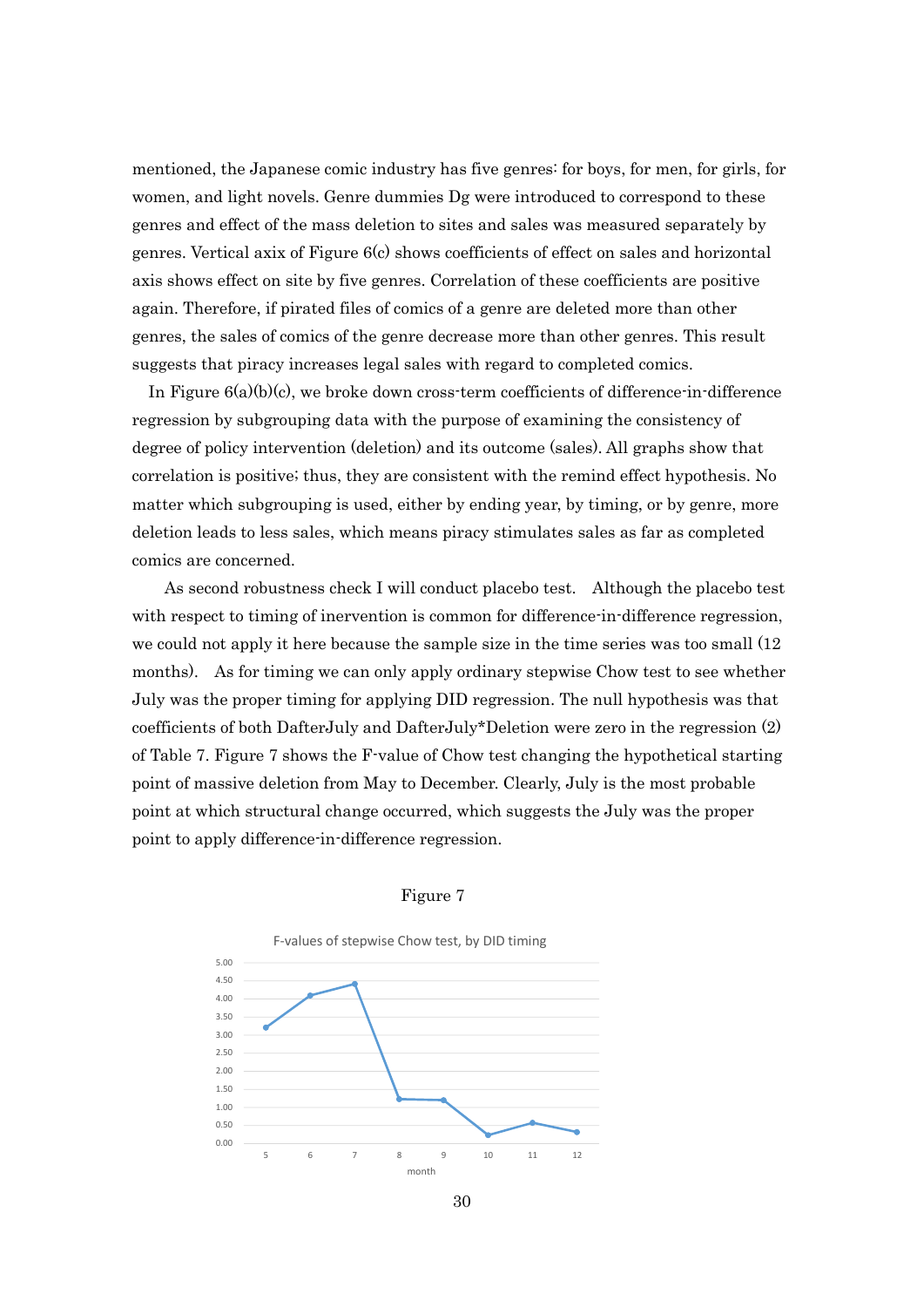Instead of placebo test on timing, we applied placebo test by randomly choosing the treatment and control samples. We randomly drew one third and another one third from the same targeted comics and assign the one as a treatment and the other as a control hypothetically, applying difference-in-difference regression. This draw was conducted a thousand of times and a thousand of draws provided us distribution of estimated coefficients of cross term of the placebo difference-in-difference regression, which is shown as the dashed line in Figure  $8(a)$ . Solid line is the the case of the oridinary DID regression, where treatment is randomly chosen one third of targeted comics and control is one third of the nontargted comics. Two distributions are clearly defferent suggesting that the negative coefficient of the ordinary DID regression is not accidental result. Figure 8(b) is the case where placebo DID is applied within non targeted comics, indicating also that coefficients of pracebo regression is distributed differently from those of the ordinary DID regressions. These placebo tests show that the negative coefficient of the ordinary DID regression is not accidental result but robust result not depending on the sample selection



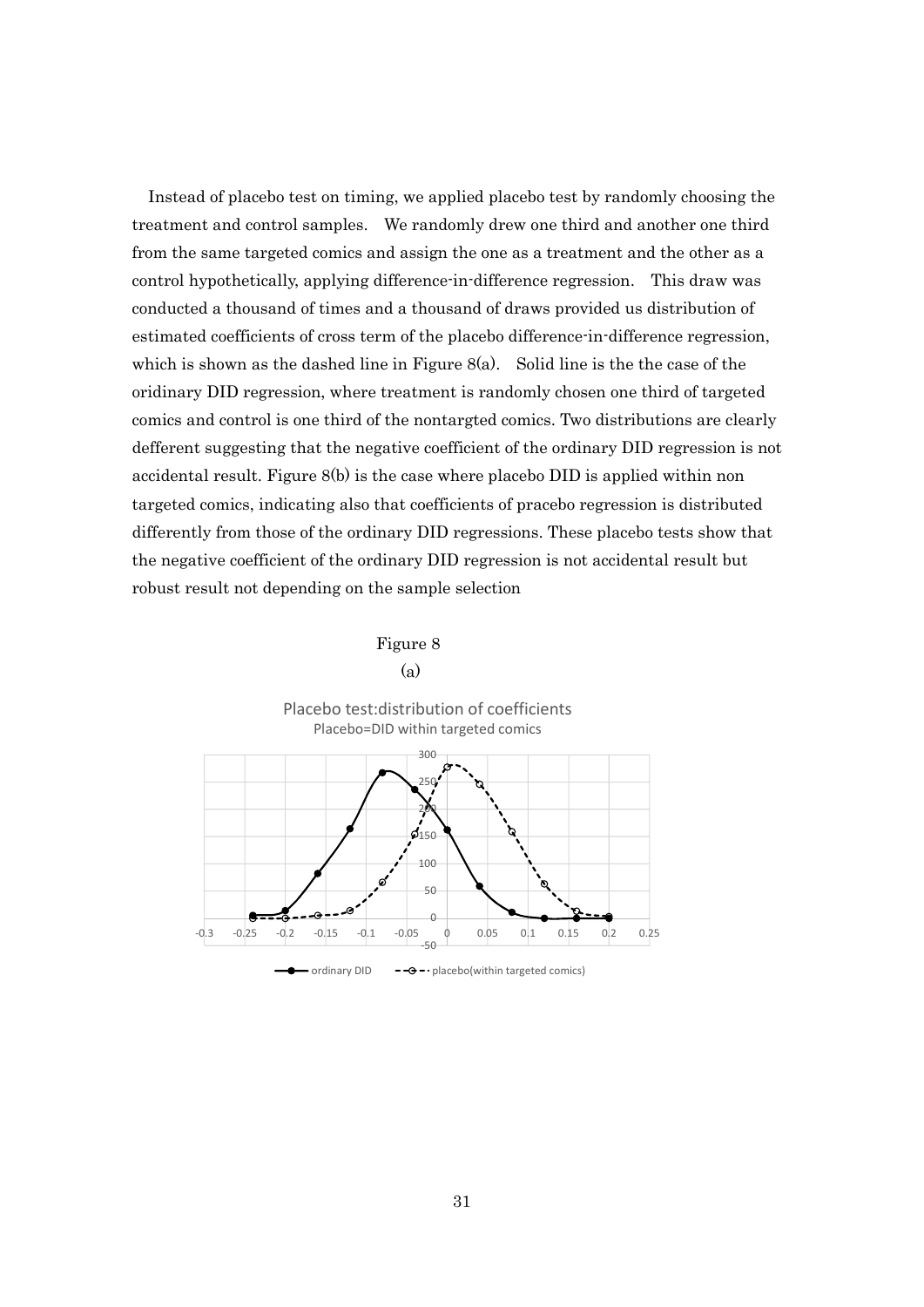

#### 8. Summary and Discussion

(b)

In this paper, we examined the effect of piracy on the comic book market in Japan using direct measurement of product level piracy ratio and a massive deletion project as a natural experiment. We found the piracy effect was heterogeneous depending on whether the comic series was ongoing or completed. Piracy decreased the legitimate sales of ongoing comics but stimulated legitimate sales of completed comics: displacement effect was dominant for ongoing content, and advertisement effect was dominant for completed content. We can interpret this result as an indication that the piracy reminds consumers of past comics that are no longer promoted by publishers.

An interesting question is whether the net effect of piracy is negative or positive to total legitimate sales. Unfortunately, we were unable to calculate this because the sales share of ongoing comics and completed comics is unknown. The loss of displacement effect is far larger than the gain of remind effect per individual book base because ongoing comics usually sell over ten thousand copies in the newly published month while most completed comics series sell only several hundred in a month. However, number of volumes of completed comics outnumbers newly published volumes of ongoing series. Which effect is dominant depends on the total sales share of ongoing and completed comics, and this figure is not available.

For the purpose of discussion, as a back-of-envelop estimation, I tried brief calculation of total effect of piracy on the assumption that our list of comic titles were

32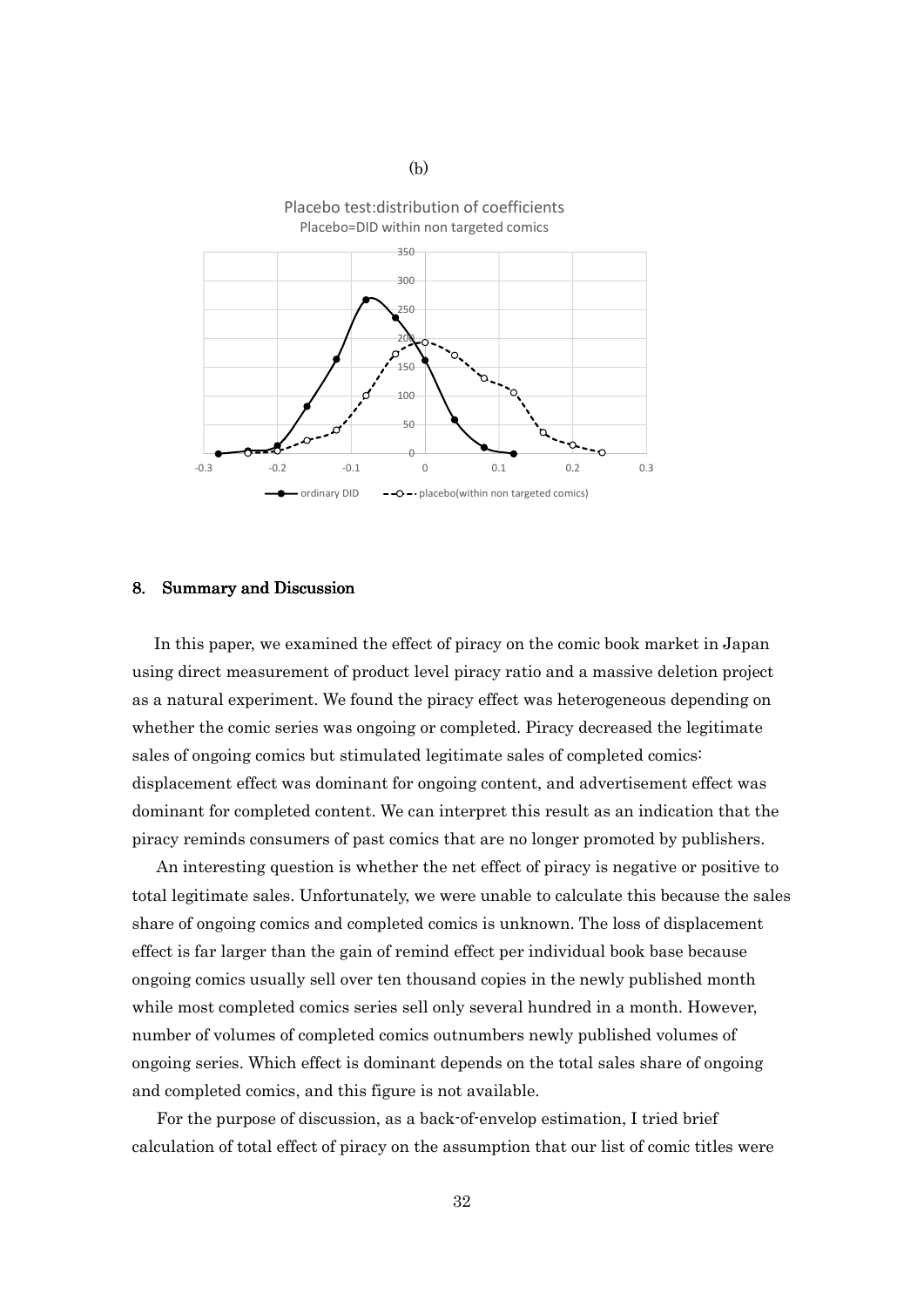representative of total comics. If our list of comic title is representative of whole comic titles, we can estimate the total effect of piracy by simply appling the estimated elasticities on the observed total sales of our sample. The result showed that negative effect is larger than positive effect, indicating that piracy reduces the total revenue of publishers (see Appendix).

 An important point we should stress here is the policy implication of the heterogeneity of piracy effect. If the effect of piracy is heterogeneous, it is not the best solution to shut down the piracy sites uniformly but to delete harmful piracy files selectively if possible. In this case, deleting piracy files of ongoing comics only is the first best strategy for publishers regardless of whether the total effect is positive or negative, because the availability of piracy files of completed comics is beneficial to both publishers and consumers.

 Heterogeneity is not limited to the book industry. In 2007, Blackburn showed that file sharing decreased CD sales of big artists whereas it increased CD sales of unknown minor artists. Bhattacharjee et al. (2007) reported that file sharing reduced survival time in the Billboard CD album ranking for low-ranked albums but did not hurt topranked albums. Also Peukert et al. (2017) showed that the shutdown of Megaupload had a differential effect on box office revenues of wide-release vs. niche movies. Mixed results in the literature of piracy studies so far may be caused by the heterogeneity of products. Product level research that takes this heterogeneity into consideration may shed some light on the effects of piracy. This paper's contribution is the addition of new dimension to the heterogeneity — present content and past content.

#### References

Adermon,Adrian, Che-Yuan Liang, 2014, Piracy and music sales: The effects of an antipiracy law, Journal of Economic Behavior & Organization 105, pp.90–106

Aguiar, Luis and Bertin Martens, 2016, Digital music consumption on the Internet: Evidence from click stream data, Information Economics and Pilicy 34, pp.27-43

Arnold, Michael, Eric Darmon, Sylvain Dejean and Thierry Penard, 2014, Graduated Response Policy and the Behavior of Digital Pirates: Evidence from the French Three-Strike (Hadopi) Law Working paper NO. 2014-07m, Alfred Lerner Coollege of Business & Economics, University of Delaware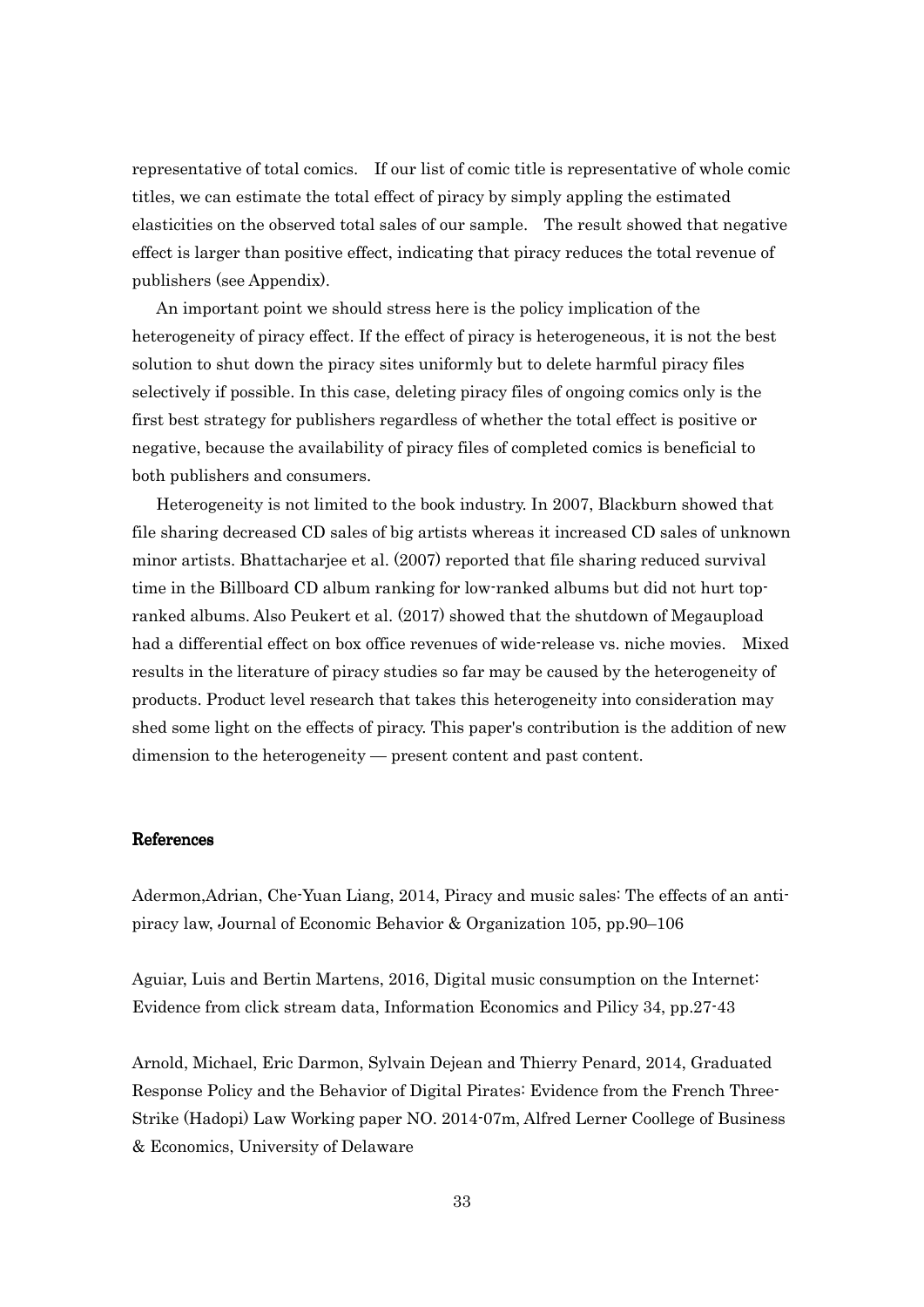Bhattacharjee, Sudip, Ram D. Gopal, Kaveepan Lertwachara, and James R. Marsden, 2006, Impact of Legal Threats on Online Music Sharing Activity: An Analysis of Music Industry Legal Actions, The Journal of Law and Economics 49(1), pp.91-114.

Bhattacharjee,Sudip,Ram Gopal, Kaveepan Lertwachara, James Marsden, Rahul Telang, 2007, The Effect of Digital Sharing Technologies on Music Markets: A Survival Analysis of Albums on Ranking Charts, Management Science 53(9), pp1359-1374

Blackburn, David, 2007, The Heterogenous Effects of Copying: The Case of Recorded Music, Working Paper, Harvard University, Cambridge.

Danaher, Brett, Michael D. Smith, 2014, Gone in 60 Seconds: The Impact Movie Sales, International Journal of Industrial Organization 33, pp.1–8

Danaher, Brett, Michael Smith, Rahul Telang, and Siwen Chen, 2014, The Effect of Graduated Response Anti-piracy Laws on Music Sales: Evidence from an Event Study in France, Journal of Industrial Economics 62(3), pp.541-553

Danaher, Brett, Michael Smith, Rahul Telang, 2013, Piracy and Copyright Enforcement Mechanisms NBER Working paper 19150

Hardy, Wojciech, Michal Krawczyk and Joanna Tyrowicz, 2014, Internet Piracy and book sales: a field experiment, Working papers NO.23, Faculty of Economic Science, University of Warsaw

Hendricks, Ken and Alan Sorensen, 2009, Information and the Skewness of Music Sales, Journal of Political Economy 117(2), pp.324-369

Hilton, J., Wiley, D., 2011, Free e-Books and print sales, Journal of Electronic Publishing 14 (1). http://hdl.handle.net/2027/spo.3336451.0014.109

Hu, Y. J., Smith, M. D., 2013, The impact of ebook distribution on print sales: Analysis of a natural experiment SSRN Scholarly Paper ID 1966115, Social Science Research Network.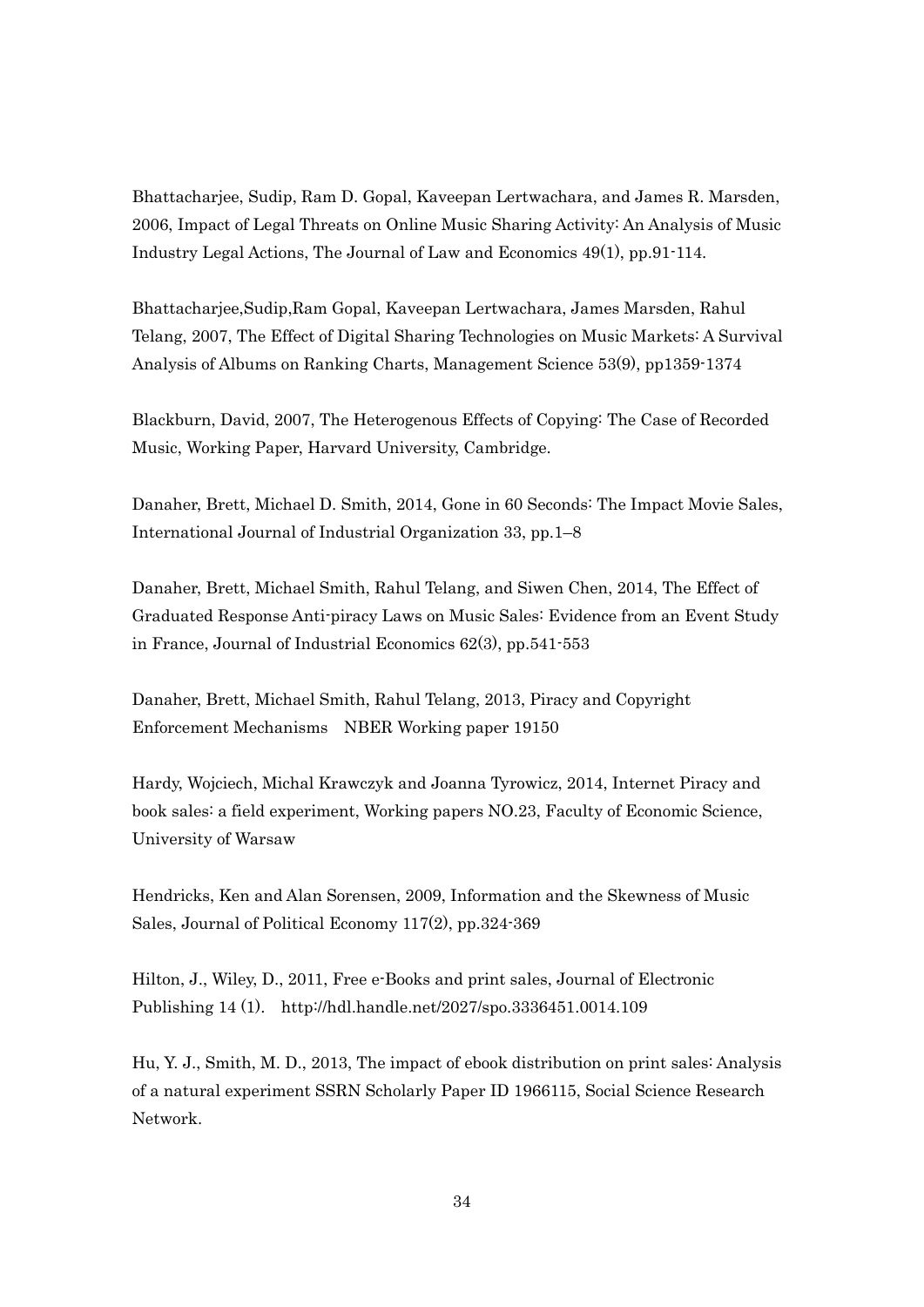Liebowitz, Stan J., 2006, File Sharing: Creative Destruction or Just Plain Destruction? Journal of Law and Economics 49(1), pp.1-28

Liebowitz, Stan, 2008, ''Testing File Sharing's Impact on Music Album Sales in Cities'', Management Science 54, pp.852–859.

Liebowitz, Stan J, 2016, "Why the Oberholzer-Gee/Strumpf Article on File Sharing Is Not Credible," Economic Journal Watch 13(3): 373–396.

Martikainen, E., Jan., 2011, Does file-sharing reduce DVD sales? SSRN Scholarly Paper.

ID 1742443, Social Science Research Network.

Oberholzer-Gee, Felix and Koleman Strumpf, 2007, "The Effect of File Sharing on Record Sales. An Empirical Analysis," Journal of Political Economy, 115(1), pp.1–42.

Oberholzer-Gee, Felix and Koleman Strumpf, 2010, File Sharing and Copyright, Innovation Policy and the Economy 10, pp.19-55.

Oberholzer-Gee, Felix, and Koleman Strumpf, 2016, "The Effect of File Sharing on Record Sales, Revisited," Information Economics and Policy 37, pp.61–66.

O'Leary, B., May, 2009. Impact of P2P and Free Distribution on Book Sales. O'Reilly Media, Inc.

Peitz, Martin and Patrick Waelbroeck, 2008, Piracy of Digital Products: A Critical Review of the Theoretical Literature, Recent Trends in the Economics of Copyright, 2008, pp. 125-52, The International Library of Critical Writings in Economics series ,Edward Elgar, Also available at SSRN: https://ssrn.com/abstract=889128 or http://dx.doi.org/10.2139/ssrn.889128

Peukert, Christian, Jorg Clausen and Tobias Kretschmer, 2017, Piracy and boxoffice movie revenue: Evidence from Megaupload, International Journal of Industrial Oraganization 52, pp.188-215

Smith,M.D.and R.Telang, 2009. Competing with free:The impact of movie broadcasts on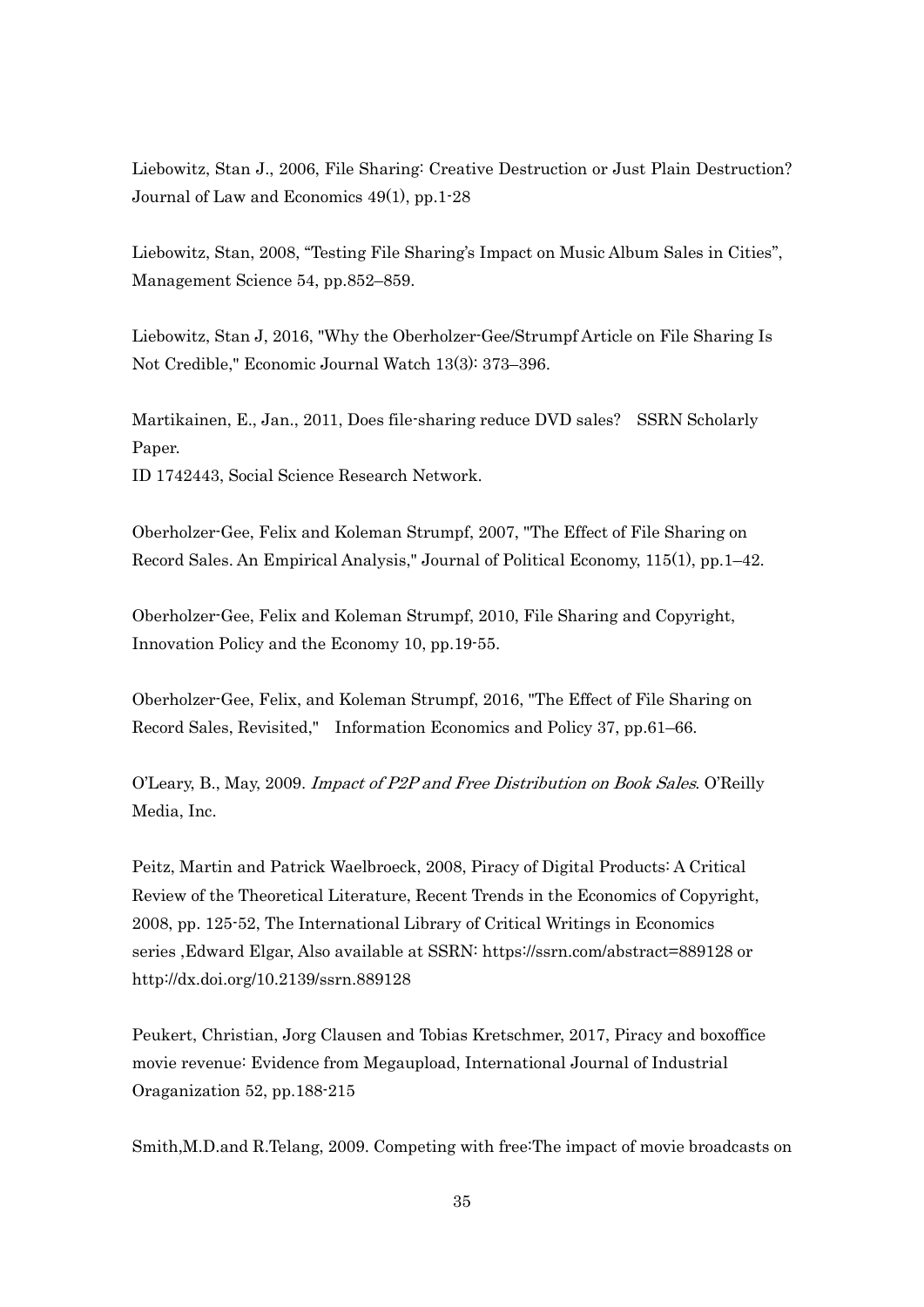DVD sales and Internet piracy. Management Information Systems Quarterly 33(2), pp.321–338.

Takeyama, Lisa N., 1994, The Welfare Implications of Unauthorized Reproduction of Intellectual Property in the Presence of Demand Network Externalities. Journal of Industrial Economics 42(2), pp.155-66.

Tanaka, Tatsuo, 2004,Does File Sharing Reduce CD Sales? A Case of Japan. Paper prepared for Conference on IT Innovation, Hitotsubashi University, Tokyo. http://www.iir.hit-u.ac.jp/archive/event/WP05-08tanaka.pdf https://EconPapers.repec.org/RePEc:hit:iirwps:05-08

Ushiyama, Atsushi, 2009, Crime on the Incidence of Crime: A Comparison with Robbery, Japanese Economy, 36 (2), pp. 78-102

Zentner, A., 2005, "File Sharing and International Sales of Copyrighted Music: An Empirical Analysis with a Panel of Countries'', B. E. Journals in Economic Analysis and Policy: Topics in Economic Analysis and Policy 5(1), 1–15.

#### Appendix : Total effect of piracy

I will use the elasticities of piracy sites on sales with regard to four comic categories in Table 4, which are shown in the column (a) in Table A1. Column (b) is number of volumes of the category and (c) shows the total sales of the volumes.

We need adjustment term because the comic consists of multiple volumes. Average number of volumes is 15.7. Regardgin to ongoing comics, we assume the elasticity of recent two volumes are applied to recent two volume only and other volumes' elasticity is equal to that of 1st and middle volumes.8 With regard to completed comics, the elasticity of the first and middle volumes is applied to the first half of the volumes, and the elasiticity of recent two volumes is applied the last half of the volumes.9 Column (e) is adjusted total sales of the categories by multiplying adjustment term (d) with total sales (c).

1

 $86.850=(15.7-2)/2$ 

<sup>9</sup> 3.925=15.7/2/2